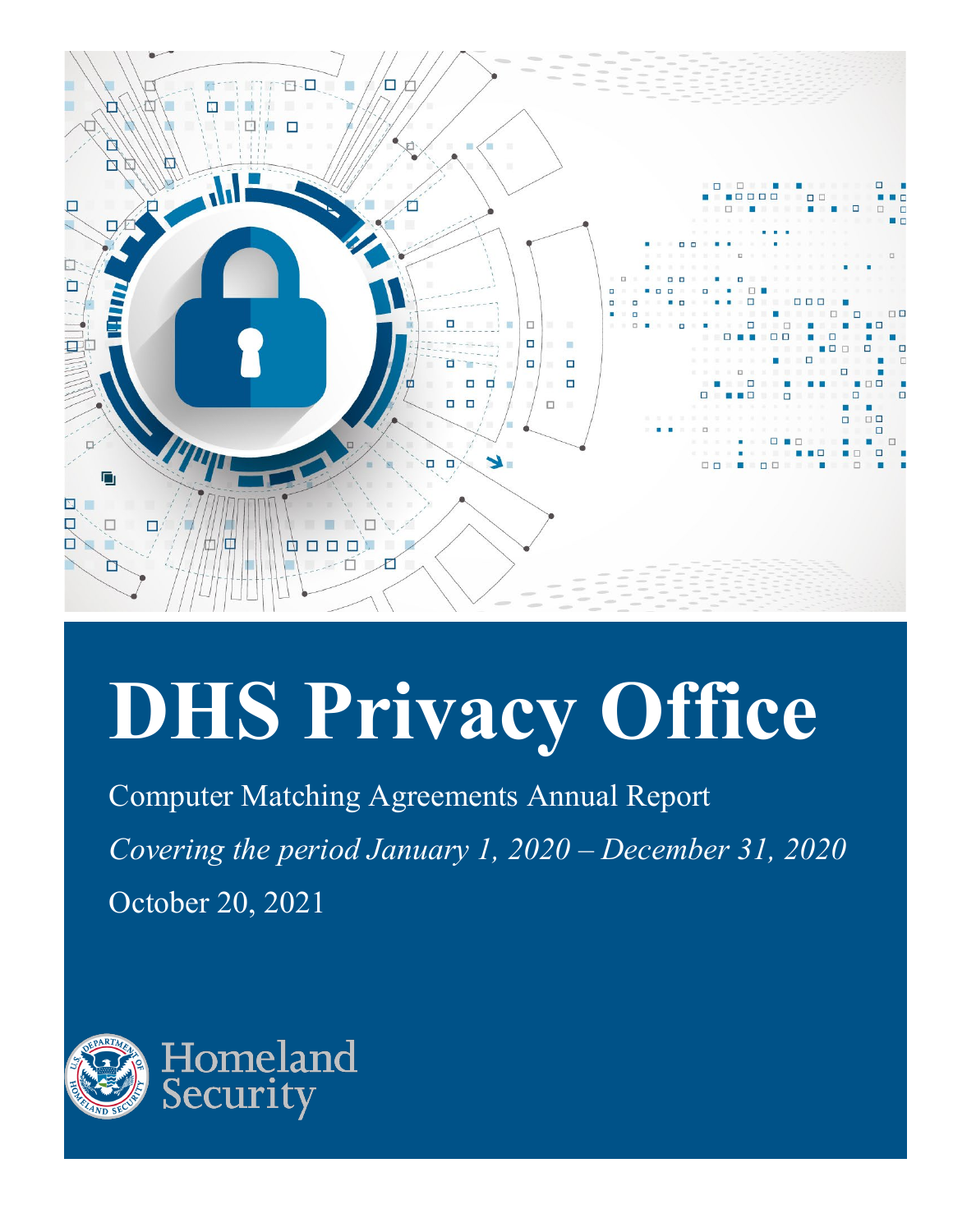# <span id="page-1-1"></span>**Foreword**

 *December 31, 2020*. This report, as required by the Office of Management and Budget I am pleased to present the U.S. Department of Homeland Security (DHS or Department) *Computer Matching Agreements Annual Report Covering the period January 1, 2020 –*  (OMB) Circular A-108, Section 14, provides transparency into the composition of the Department's Data Integrity Board<sup>1</sup> and use of matching agreements.

 Matching agreements help the Department, other agencies, and the public establish or verify procedures under which the data is disclosed. an individual's eligibility for federal benefit programs and detect and prevent waste, fraud, and abuse. These written agreements enable federal agencies to compare data in two or more automated systems of records. In addition to creating significant savings for taxpayers, these agreements protect personal privacy by establishing the conditions, safeguards, and

 I am proud of the Department's actions to ensure that its matching program is carried out efficiently, expeditiously, and in conformance with the requirements of the Privacy Act, and I will work to ensure that all technologies used at the Department sustain, and do not erode, privacy protections.

Sincerely,

her Wapree

Lynn Parker Dupree Chief Privacy Officer and Chief FOIA Officer U.S. Department of Homeland Security

<span id="page-1-0"></span><sup>&</sup>lt;sup>1</sup> The Data Integrity Board is comprised of senior agency officials responsible for review and approval (or disapproval) of matching agreements and proposed matching programs.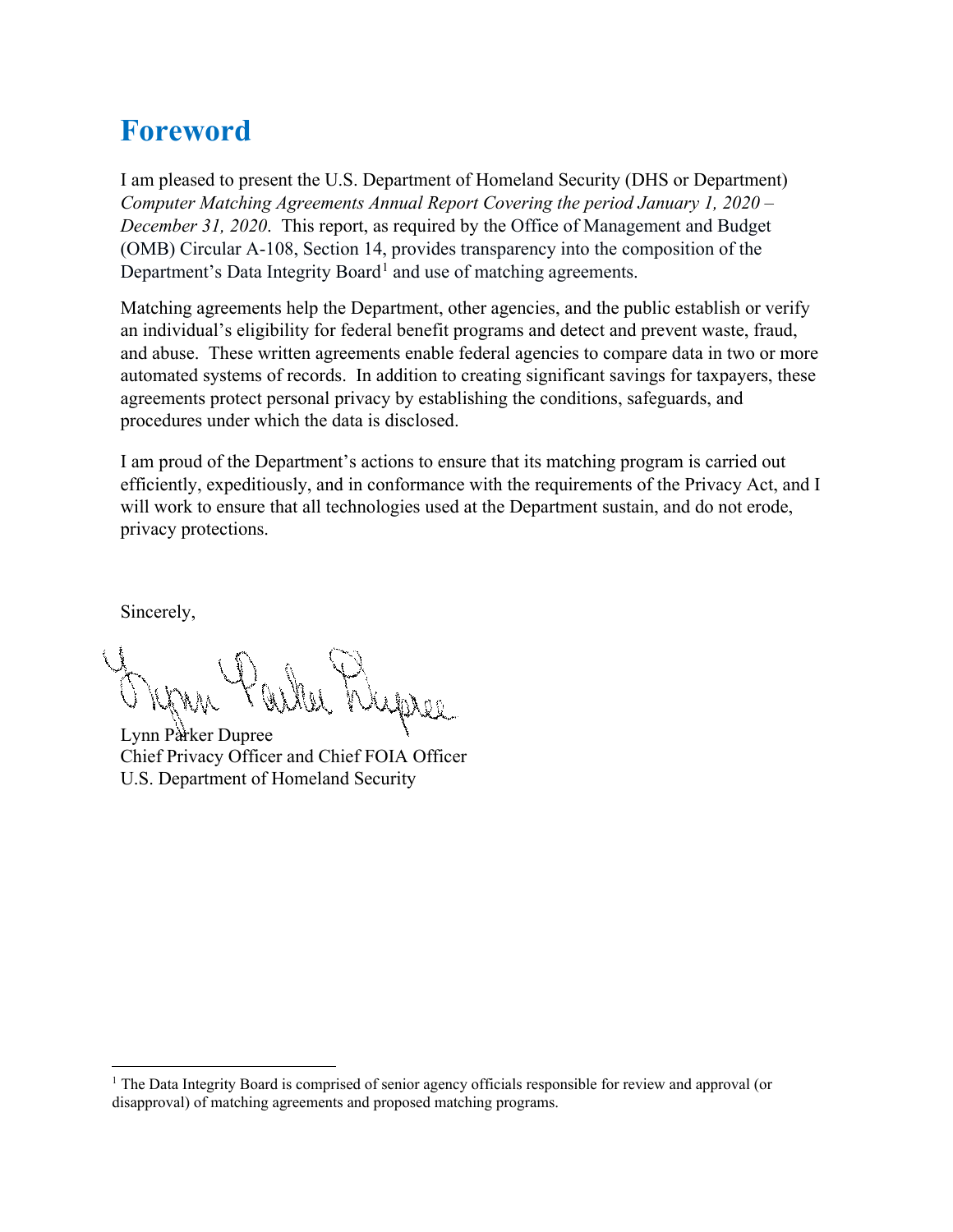

#### <span id="page-2-0"></span>**Table of Contents**

| I.   |                                                                                         |  |
|------|-----------------------------------------------------------------------------------------|--|
| II.  |                                                                                         |  |
| III. |                                                                                         |  |
| IV.  |                                                                                         |  |
| V.   |                                                                                         |  |
| VI.  |                                                                                         |  |
|      |                                                                                         |  |
|      |                                                                                         |  |
| IX.  | Matching Program Violations or Matching Programs Rejected by the Data Integrity Board8  |  |
| X.   | Waivers to the Cost Benefit Analysis Requirement Granted by the Data Integrity Board  9 |  |
| XI.  |                                                                                         |  |
|      |                                                                                         |  |
|      |                                                                                         |  |
|      |                                                                                         |  |
|      |                                                                                         |  |
|      |                                                                                         |  |
|      | DHS and the United States Department of Housing and Urban Development (HUD)  12         |  |
|      |                                                                                         |  |
|      | DHS and the New Jersey Department of Labor & Workforce Development (NJ-LWD)  14         |  |
|      | DHS and the Massachusetts Division of Unemployment Assistance (MA-DUA) 15               |  |
|      |                                                                                         |  |
|      | DHS and the California Department of Health Care Services (CA-DHCS) 17                  |  |
|      |                                                                                         |  |
|      |                                                                                         |  |
|      |                                                                                         |  |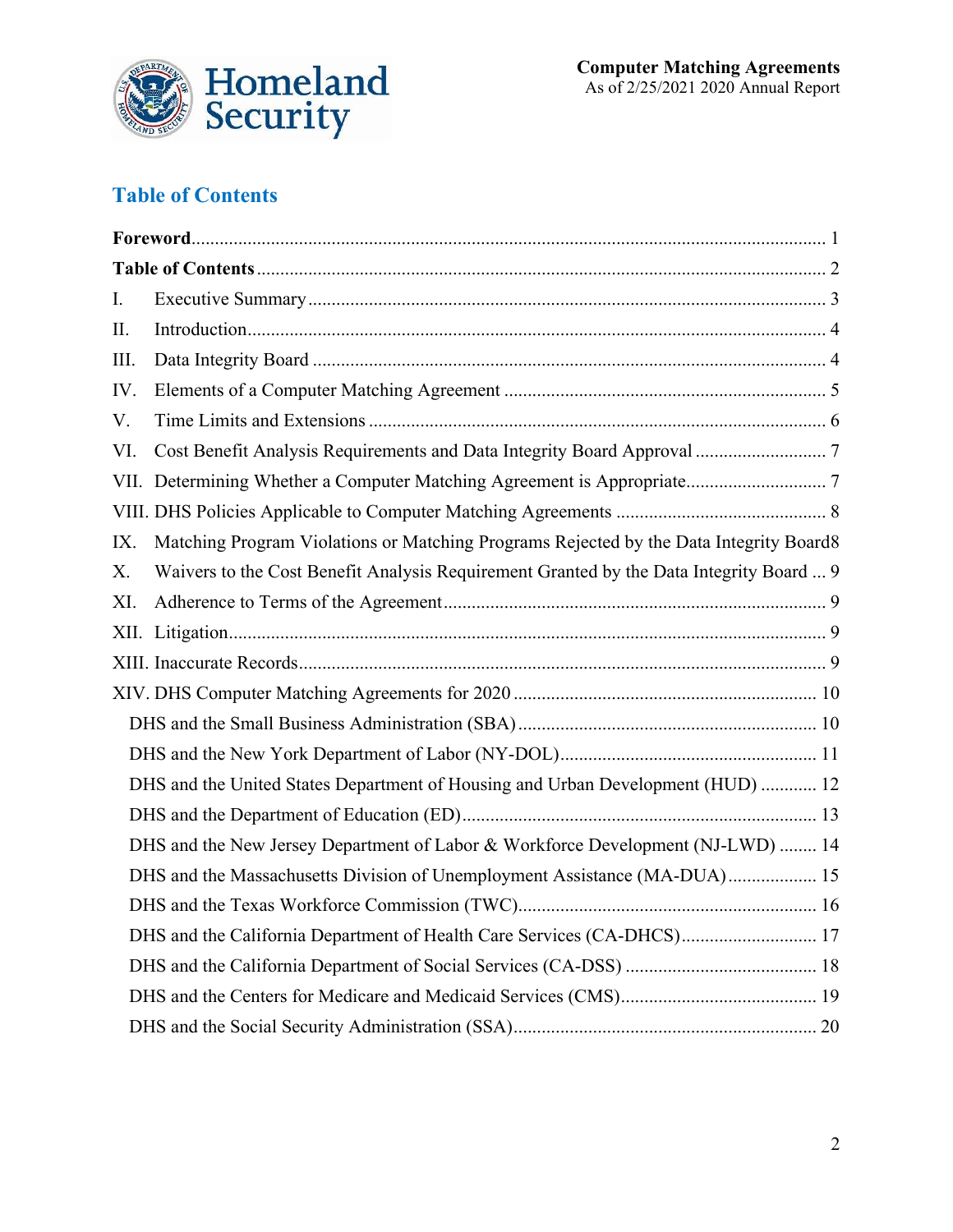

#### <span id="page-3-0"></span>I. Executive Summary

 Act). In accordance with the Act, the Privacy Office ensures that personal privacy is protected in any agreement that enables DHS to compare information in multiple automated systems. One of the Privacy Office's functions is to ensure that technologies used at the Department sustain, and do not erode, privacy protections. The Privacy Office accomplishes this is through implementation of the *Computer Matching and Privacy Protection Act of 1988* (CMPPA or the

 public from comparing data in automated systems. Matching agreements under the Act reduce enabling agencies to reduce errors and improve program efficiency. DHS data is used primarily to determine eligibility for certain benefits. The Computer Matching and Privacy Protection Act recognizes the potential benefits to the information collection burdens on the public and detect and prevent waste, fraud, and abuse by

The law also recognizes concerns regarding the privacy rights of individuals whose records are being matched. To mitigate these concerns, the Act requires, among other things, the establishment of a Data Integrity Board to approve all agreements. The law also provides significant transparency into Department programs by requiring publication of all agreements in the Federal Register and an annual report on the composition of the agency's Data Integrity Board and its activities related to the Act.

 non-statutory members of the Data Integrity Board. The DHS Secretary has designated the DHS Chief Privacy Officer as the Data Integrity Board Chairperson. The DHS Chief Privacy Officer also has the delegated authority to designate the

 During the 2020 calendar year, the DHS Privacy Office facilitated the development or renewal of demonstrating the agreement's cost effectiveness. Depending upon the specific agreement from \$380,000 to \$414 million per year under DHS's agreements. Some agreements create 11 Computer Matching Agreements (CMA), each of which included a cost benefit analysis (details may be found in section XIV), it is estimated that U.S. taxpayers have saved anywhere increased efficiencies, making it easier for individuals to claim benefits, while others help reduce fraud or overpayments. Every agreement makes better use of taxpayer funds.

 occurs at inception and when agreements are renegotiated or extended. This report provides Computer matching agreements can involve several DHS Components and offices, other federal agencies, and state agencies. The Act requires agreements to be regularly reviewed, which transparency into DHS implementation of the Computer Matching and Privacy Protection Act and the details of each computer matching agreement.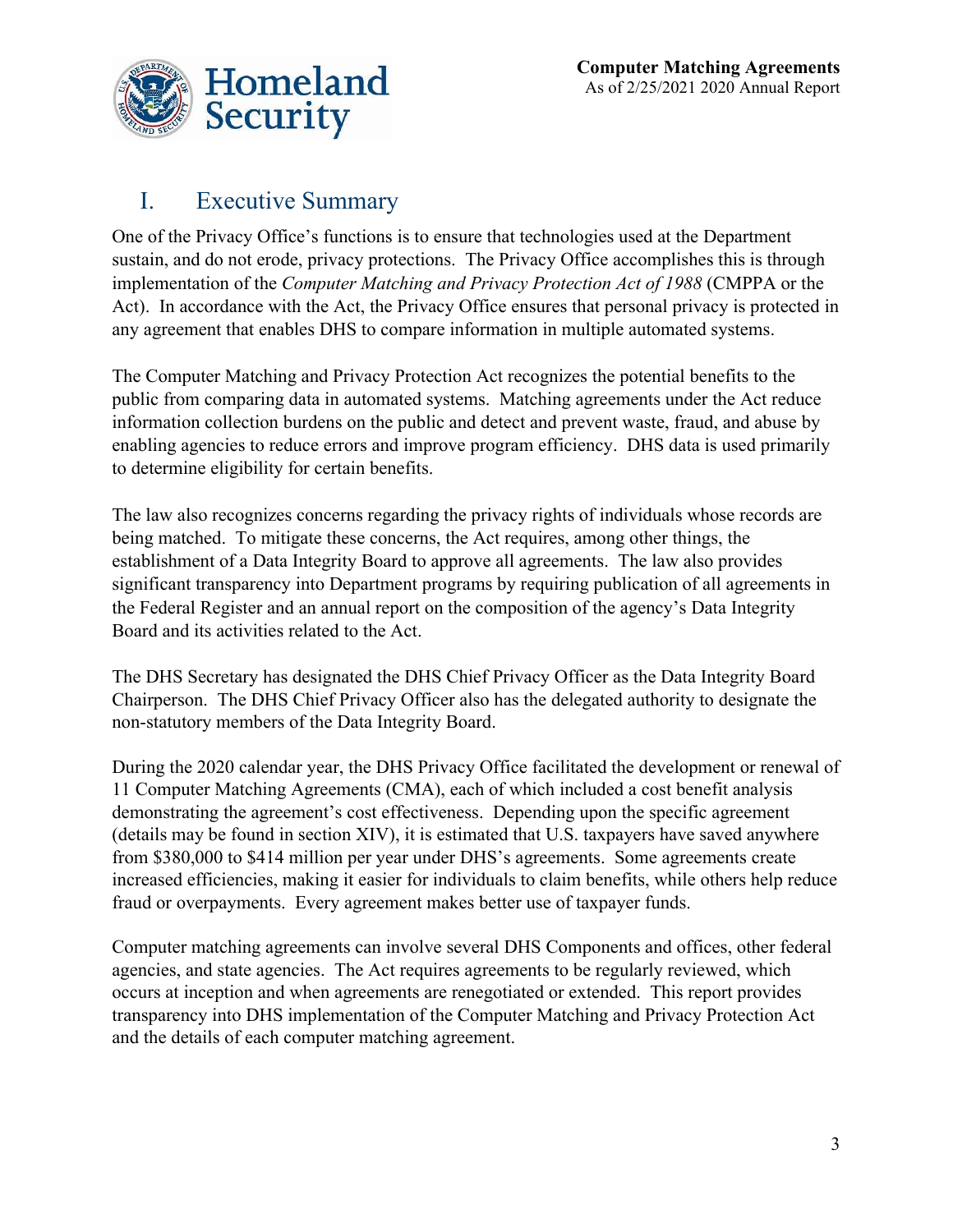

#### <span id="page-4-0"></span>II. Introduction

 The Computer Matching and Privacy Protection Act governs the Department's use of automated record keeping systems to determine whether an individual qualifies for a particular benefit. Sharing data enables agencies to reduce errors, improve program efficiency, evaluate program performance, and reduce information collection burdens on the public. The law also recognizes that comparing data in automated systems is an efficient way to detect and prevent waste, fraud, appropriate immigration status to be legally eligible to receive the benefit for which they applied. and abuse. DHS data is used primarily to establish whether applicants for benefits have the

 While recognizing the potential benefits of computer matching agreements, the law also recognizes the privacy rights of individuals whose records are being matched. The data exchanged through matching programs involve personal information, such as Social Security numbers, income, and employment data. Without adequate protection, this information could be compromised through inappropriate use, modification, or disclosure.

 matches are conducted. The law also requires the Department to establish the Data Integrity Board to oversee computer matching activities. The Act requires that the Data Integrity Boards be composed of specific designated officials, including the agency's Inspector General, and senior officials designated by the head of the agency. The DHS Secretary has designated the Officer also has delegated the authority for designating the non-statutory members of the Data the Board's activities. The Act requires agencies to conclude written agreements specifying the terms under which DHS Chief Privacy Officer as the Data Integrity Board Chairperson. The DHS Chief Privacy Integrity Board. The Act further requires the Data Integrity Board to submit an annual report to OMB and Congress providing transparency into the agency's use of matching agreements and

## <span id="page-4-1"></span>III. Data Integrity Board

 Agreement Program: During 2020 the following individuals oversaw the Department's Computer Matching

- Chairperson: Dena Kozanas, Chief Privacy Officer<sup>[2](#page-4-2)</sup>
- Executive Director: David Lindner, Senior Director, Policy and Oversight, Privacy Office
- Counsel: Alexander Wood, Attorney-Advisor (Privacy), Legal Counsel Division, Office of the General Counsel

The following member of the Data Integrity Board is a member by virtue of statute:

• Joseph V. Cuffari, Inspector General

<span id="page-4-2"></span><sup>•</sup> Joseph V. Cuffari, Inspector General<br><sup>2</sup> Chief Privacy Officer Dena Kozanas served as Chair of the Data Integrity Board while she was appointed as DHS Chief Privacy Officer between March 15, 2020 and January 19, 2021.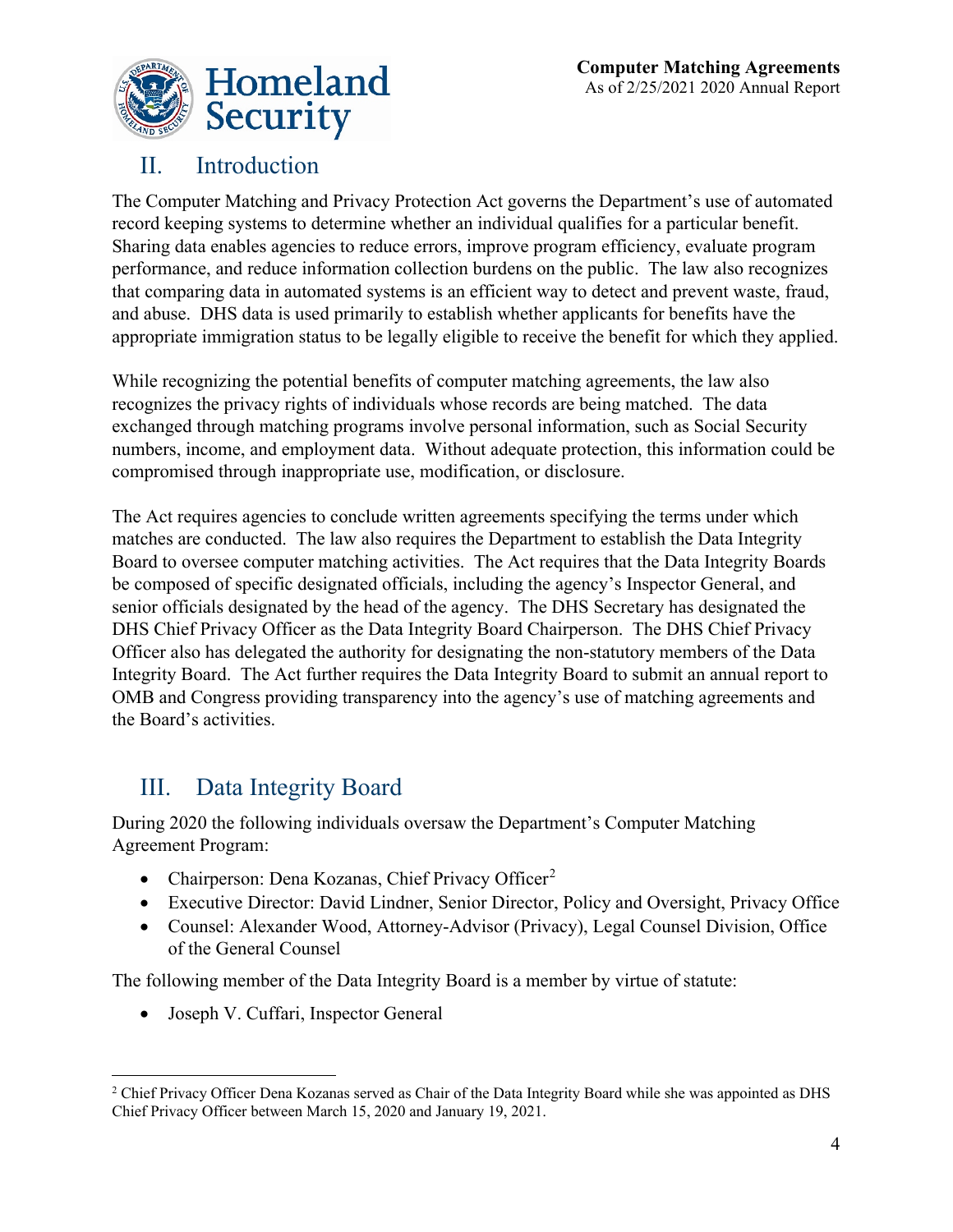

The following Data Integrity Board members were designated by the Chief Privacy Officer in 2020:

- Peter Mina, Deputy Officer for Programs and Compliance (CRCL)
- Karen Evans, Chief Information Officer (CIO)
- Larry C. DeNayer, Acting Deputy Director of Operations for U.S. Citizenship and Immigration Services (USCIS)
- Cynthia Spishak, Associate Administrator, Office of Policy & Program Analysis (FEMA)
- Officer/Assistant Director, Immigration and Customs Enforcement (ICE) • Kenneth Clark, Ph.D., Senior Component Accountable Official, Chief Data

During 2020, the Data Integrity Board membership changed as follows.

- Peter Mina replaced Cameron Quinn in September 2020 (CRCL)
- Karen Evens replaced Elizabeth A. Capello in June 2020 (CIO)
- Larry C. DeNayer replaced Mark Koumans in June 2020 (USCIS)
- Cynthia Spishak, replaced Joel Doolin in June 2020 (FEMA)

## <span id="page-5-0"></span>IV. Elements of a Computer Matching Agreement

 All computer matching agreements must contain the following elements, as set forth in the Act at 5 U.S.C. § 552a(a)(o)(1).

- A statement of the purpose and legal authority for conducting the program.
- The justification for the program and anticipated results, including a specific estimate of any savings.
- A description of the records that will be matched, including the following:
	- o the name of the system of record and associated System of Records Notice;
	- o the data elements to be used;
	- o the approximate number of records to be matched; and
	- o projected starting and completion dates of the program.
- • Procedures for providing individual notice to applicants for and recipients of benefits that any information provided by the applicant may be subject to computer matching verification and periodic notices thereafter.
- individual's benefits based on a mis-or-no-match until (1) the agency independently statutory determination, (2) the individual receives an agency notice containing findings and informing the individual how to contest the findings, and (3) the resolution of the • Procedures for verifying information produced by the matching, including those ensuring that the agency does not make a denial determination and does not suspend or reduce an verifies the information or the appropriate Data Integrity Board makes the required appeal (if filed) or the expiration of the relevant time period for the person to file an appeal (if no appeal is filed).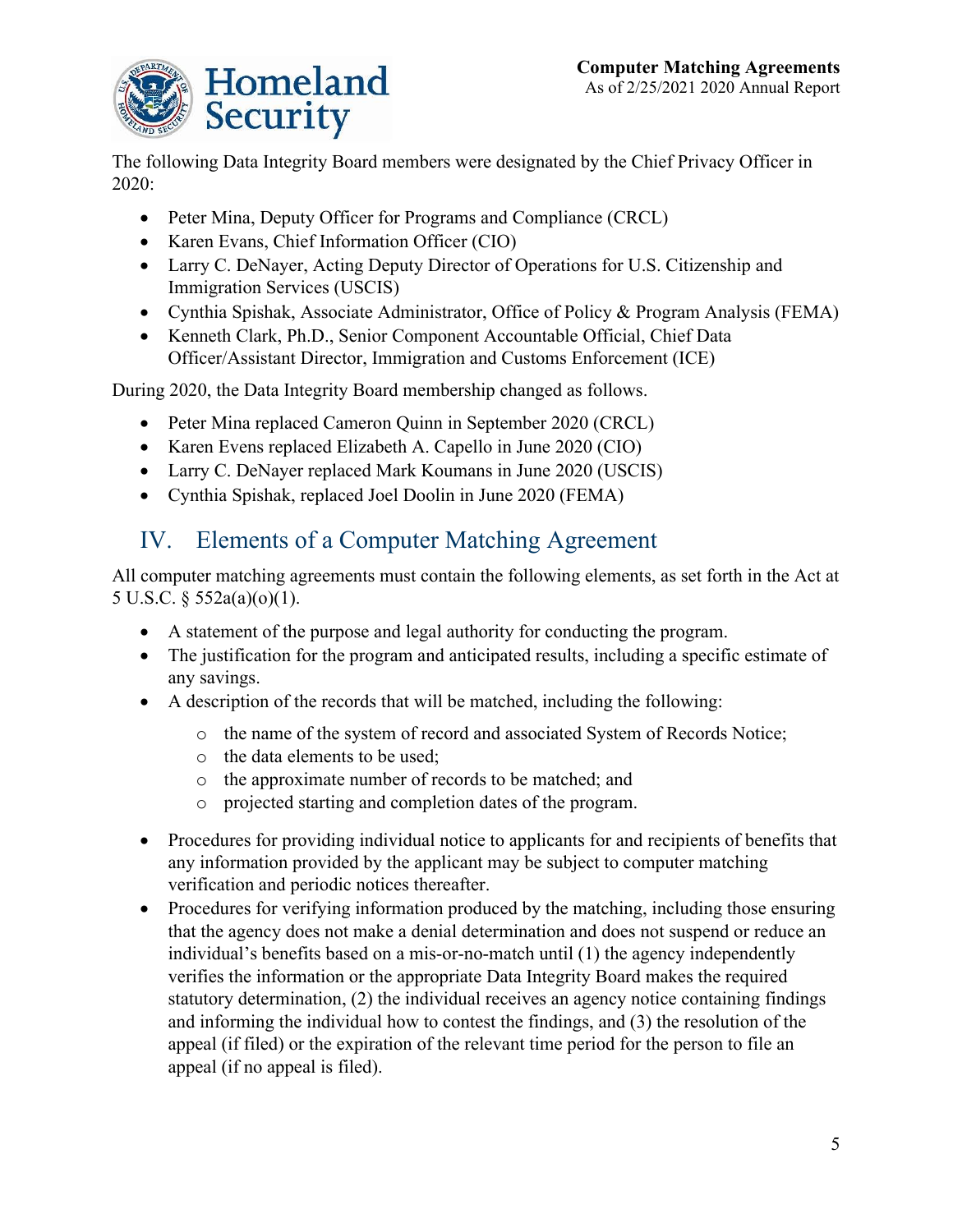

- • Protections for the retention and timely destruction of identifiable records created by a recipient agency/non-federal agency.
- Procedures for ensuring the administrative, technical, and physical security of records and the results of the matching program.
- Prohibitions against duplication or re-disclosure of records provided in the match.
- Procedures governing the use of records by a recipient agency.
- Information on any assessments that have been made on the accuracy of the records used in the program.
- Access to all records of a recipient agency/non-federal agency may be granted to the Comptroller General when the Comptroller General deems access necessary in order to monitor or verify compliance with the agreement.

Either, or both, of the parties may find it necessary to include additional elements in the computer matching agreement to satisfy other legal requirements, policy considerations, or to address practical issues necessary to carry out the agreement. Such elements are permitted if they do not detract from the required elements listed above. For example, DHS includes in its computer matching agreements a non-discrimination clause to ensure that recipient agencies use DHS information in a non-discriminatory and fair manner, consistent with the Constitution and civil rights laws.

### <span id="page-6-0"></span>V. Time Limits and Extensions

 are addressed in the computer matching agreement. Initial agreements are limited to no longer The law provides a relatively short life for each matching agreement to ensure, among other things, that the matching program's original justification continues to exist and that the matching program remains compliant with all laws concerning the benefit(s) available to individuals that than 18 months. Upon request of the parties, the Data Integrity Board can extend an agreement for an additional year if there are no changes, and each partner verifies to the Data Integrity Board in writing that the matching program has been conducted in compliance with the agreement.<sup>[3](#page-6-1)</sup>

 The parties may choose to negotiate a new matching agreement at any time prior to the expiration of an initial or extended agreement, which will go into effect once the initial or extended agreement expires. Often changes to existing agreements are minor, but more substantial modifications are possible. Renegotiated agreements are treated as initial agreements, and thus are limited to no longer than 18 months.

<span id="page-6-1"></span> $3 \text{ 5 U.S.C. }$  § 552a(o)(2)(D).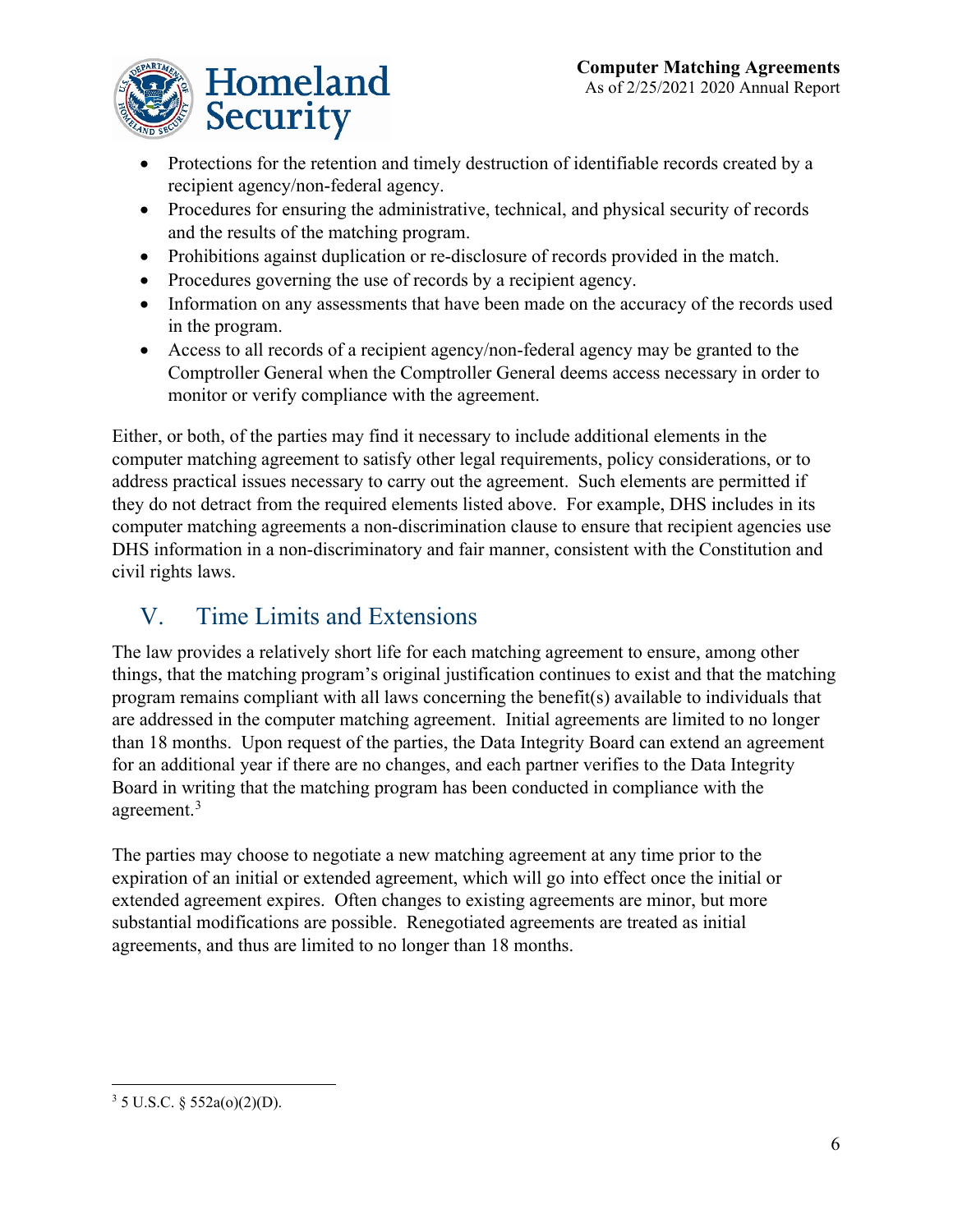

### <span id="page-7-0"></span>VI. Cost-Benefit Analysis Requirements and Data Integrity Board Approval

 effective. The cost-benefit analysis considers both quantitative and qualitative factors. Benefits personnel-hours saved via process automation. Costs analyzed include personnel costs (such as salary or fringe benefits and additional staff time dedicated to the matching program), and Parties to a matching agreement must conduct a cost-benefit analysis of the agreement and provide the Data Integrity Board with proof that the proposed agreement is likely to be costanalyzed include the collection of money owed to an agency, reduction in paperwork, and computer costs (such as the cost of maintaining and using computers for the matching program).

 however, the Board may waive the requirement for a cost-benefit in accordance with OMB agreement prior to voting on the agreement, and each matching agreement may require several The Data Integrity Board reviews each matching agreement and the cost-benefit analysis; guidelines. Data Integrity Board members may submit questions or concerns regarding the drafts until each Board member's questions or concerns are resolved. Ultimately, a majority vote is required to approve an agreement.

# <span id="page-7-1"></span>VII. Determining Whether a Computer Matching Agreement is Appropriate

 following factors are considered when determining whether a computer matching agreement is Computer matching agreements must be related to benefits or other specific purposes outlined in the Computer Matching and Privacy Protection Act. Agencies can share or disclose records for other purposes through a Memorandum of Understanding (MOU) or a similar instrument. The appropriate:

- Is there a computerized comparison?
- Is this comparison between two or more automated systems of records?
- • Is the purpose of the comparison to verify eligibility for cash or in-kind benefit payments?
- Is the benefit provided under a federal benefit program?
- • Does the matching program conform to the Computer Matching and Privacy Protection Act and any other relevant statutes, regulations, or guidance?

 If the answer to any of these questions is "no," then a computer matching agreement is not required; however, it may be appropriate to consider negotiating a MOU. Figure one, below, shows this decision-making process in graphical form.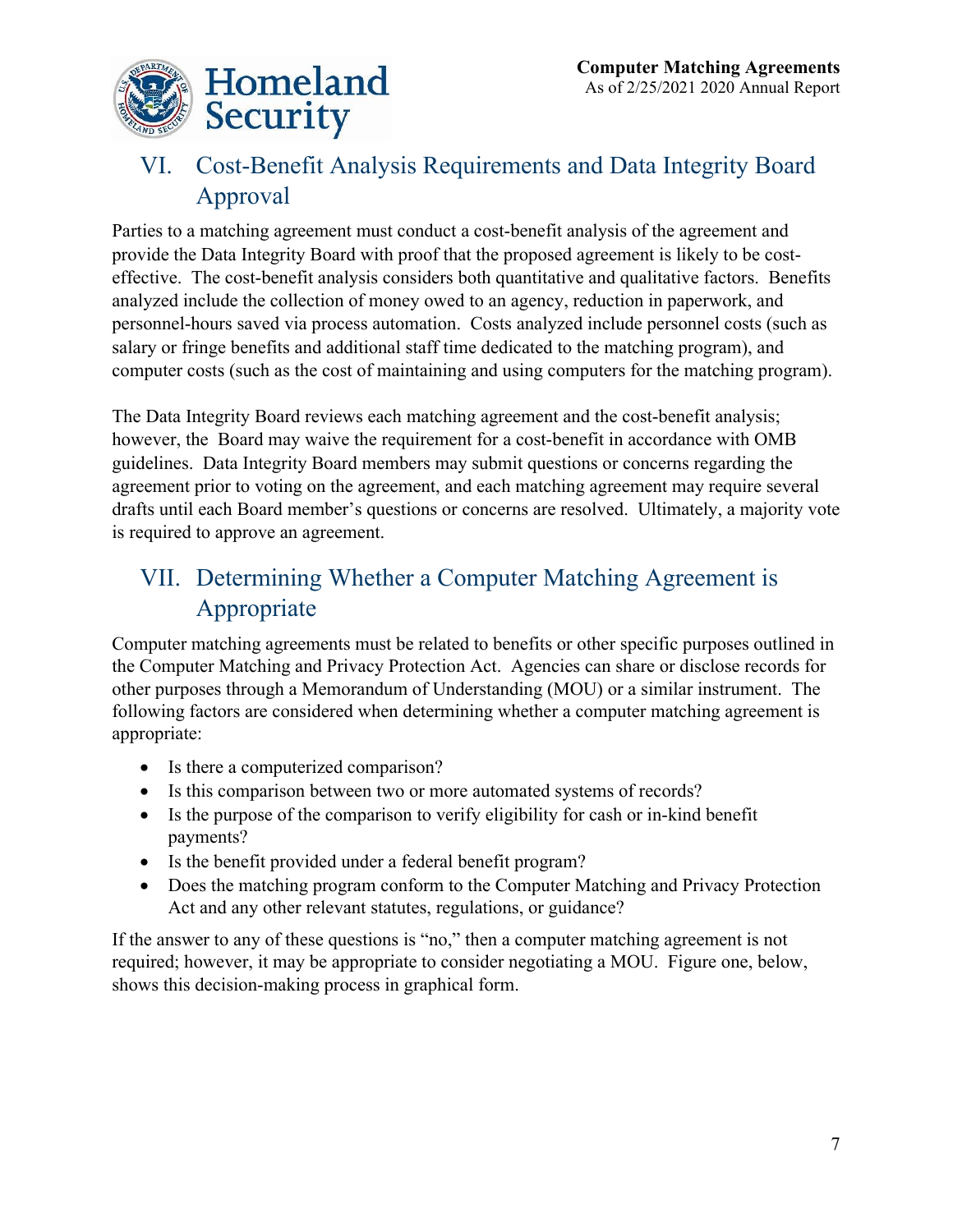

*Figure 1: Is a CMA appropriate?* 



# <span id="page-8-0"></span>VIII. DHS Policies Applicable to Computer Matching Agreements

 The Act provides stringent privacy protections, and requires multiple approval steps and notifications before an agreement is approved. The Department's Computer Matching Agreement policy and procedures can be found in:

- *DHS Directive 262-01, Computer Matching Agreements and the Data Integrity Board Directive 262-01*, December 2011
- *DHS Instruction 262-01-001, Computer Matching Agreements and the Data Integrity Board Instruction*, April 13, 2018

The Privacy Office routinely reviews the *Directive* and *Instruction* for necessary revisions.

 All DHS Computer Matching Agreements are available on the DHS Privacy Office website at [www.DHS.gov/privacy.](https://www.dhs.gov/publication/computer-matching-agreements-and-notices) 

#### <span id="page-8-1"></span>IX. Matching Program Violations or Matching Programs Rejected by the Data Integrity Board

 Additionally, the Board did not reject any proposed matching programs during the calendar There were no violations of matching agreements reported to the Data Integrity Board in 2020. year.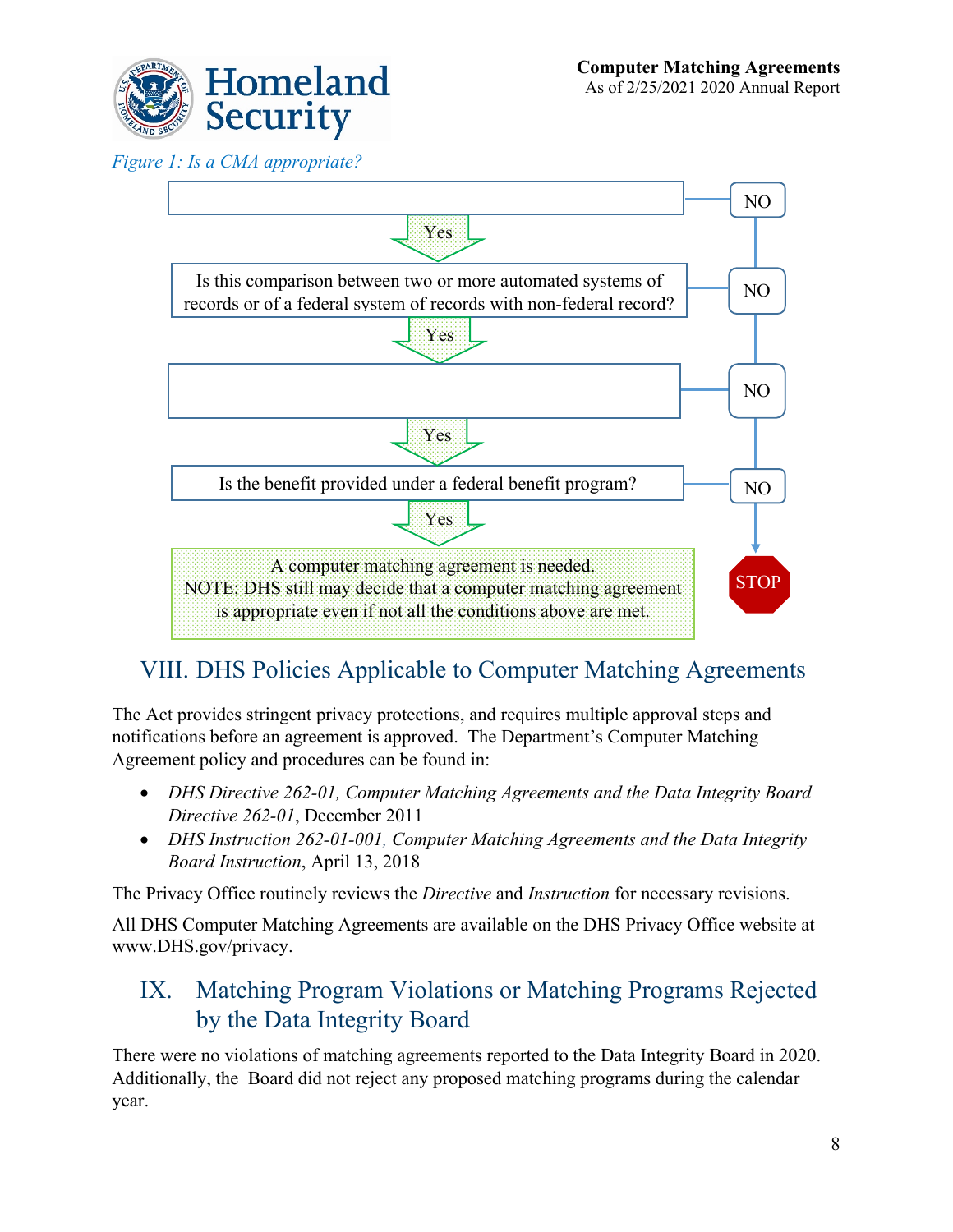

## <span id="page-9-0"></span> X. Waivers to the Cost Benefit Analysis Requirement Granted by the Data Integrity Board

All agreements approved by the Data Integrity Board in 2020 were accompanied by a cost benefit analysis showing that the agreement is cost-effective. The Board did not grant any waivers to the cost-benefit analysis requirement in 2020.

# <span id="page-9-1"></span>XI. Adherence to Terms of the Agreement

 included in section XIV of this report are operating as described in the relevant agreement. Consistent with recommendation 16 in *GAO-14-44: Computer Matching Act: OMB and Selected Agencies Need to Ensure Consistent Implementation* (January 13, 2014), the Data Integrity Board conducted an Annual Review on December 9, 2020, to ensure that DHS and the partner agency in each respective computer matching agreement continue to adhere to the requirements set out in the applicable agreement. The review found that each of the matching programs

# <span id="page-9-2"></span>XII. Litigation

DHS was not involved in any litigation related to computer matching agreements in 2020.

# <span id="page-9-3"></span>XIII. Inaccurate Records

Computer matching agreement partners did not notify DHS Components that any records were inaccurate.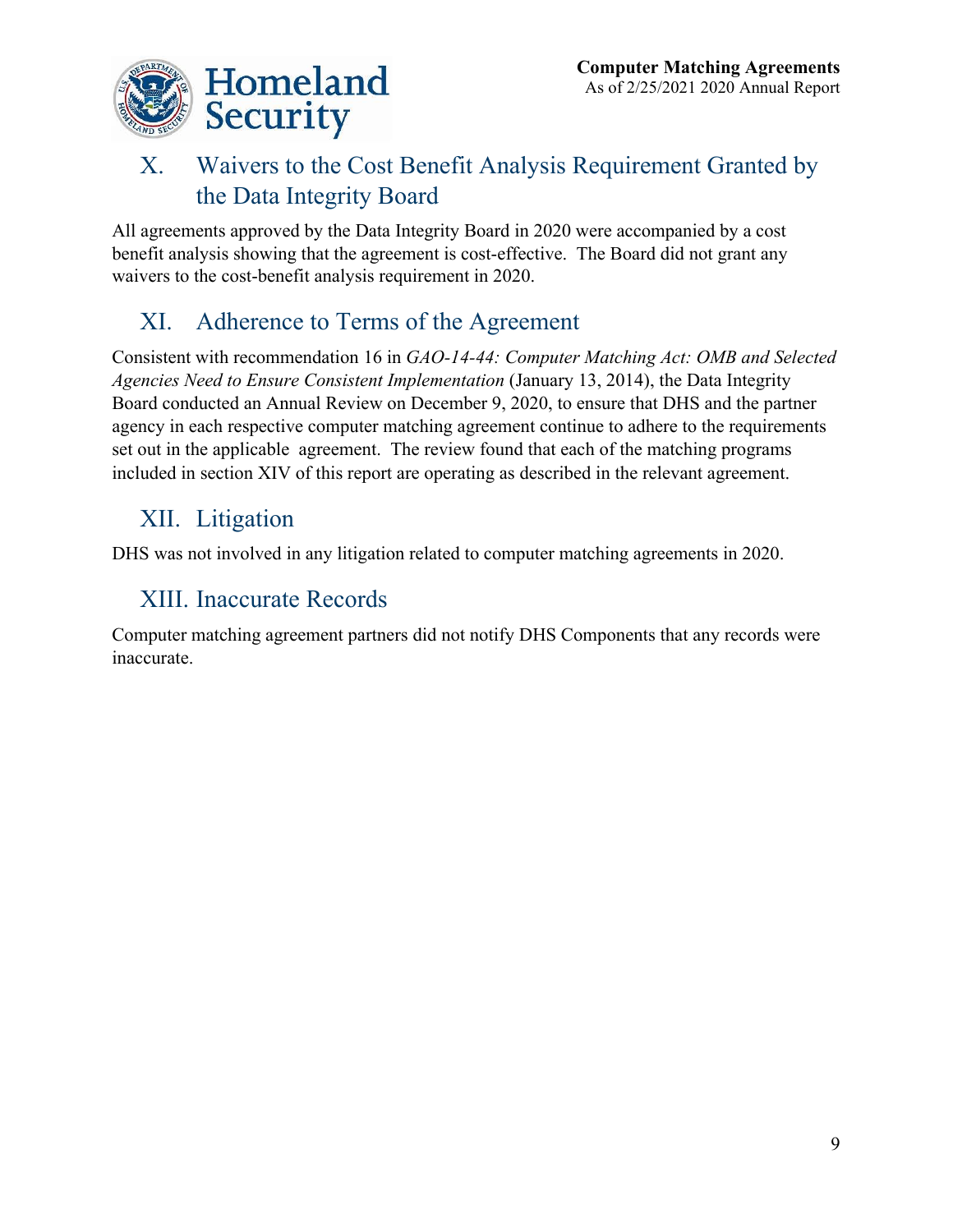

#### <span id="page-10-1"></span>XIV. DHS CMAs for 2020

<span id="page-10-0"></span>

| <b>Title:</b>                                  | DHS and the Small Business Administration (SBA)                                                                                                                                                                                                                                                                                                                                           |
|------------------------------------------------|-------------------------------------------------------------------------------------------------------------------------------------------------------------------------------------------------------------------------------------------------------------------------------------------------------------------------------------------------------------------------------------------|
| <b>Purpose:</b>                                | To ensure that applicants for SBA Disaster Loans and<br>applicants for DHS/Federal Emergency Management Agency<br>(FEMA) programs, that provide Other Needs Assistance<br>(ONA) and Housing Assistance (HA), do not receive duplicate<br>benefits.                                                                                                                                        |
| <b>Agencies/Components</b><br>involved:        | DHS (FEMA) and SBA.                                                                                                                                                                                                                                                                                                                                                                       |
| <b>Cost of CMA:</b>                            | \$40,000 to conduct the program, an average of \$1.00 per loan<br>applicant matched.                                                                                                                                                                                                                                                                                                      |
| <b>Benefits of CMA:</b>                        | Average of \$829,373 annually saved from reduction of<br>overpayments and personnel time saved from not manually<br>searching for duplication of benefits.                                                                                                                                                                                                                                |
| <b>Result:</b>                                 | Favorable - savings of \$615,333 in time searching, \$2.5<br>million in savings from erroneous overpayment.                                                                                                                                                                                                                                                                               |
| <b>Initial execution date</b>                  | May 21, 2010                                                                                                                                                                                                                                                                                                                                                                              |
| <b>FR Notice:</b>                              | 84 FR 2649                                                                                                                                                                                                                                                                                                                                                                                |
| Type of agreement in 2020:                     | 1-Year Extension of 18-Month Agreement                                                                                                                                                                                                                                                                                                                                                    |
| <b>Effective date:</b>                         | September 9, 2020 to September 8, 2021                                                                                                                                                                                                                                                                                                                                                    |
| <b>Status if continued in 2021:</b>            | 18-Month Agreement, August 30, 2021 to March 2, 2023                                                                                                                                                                                                                                                                                                                                      |
| Justification:                                 | DHS/FEMA and SBA provide benefits for the same type of<br>assistance: personal property damage, moving and storage<br>expenses, and transportation assistance. The amount of aid<br>provided by SBA impacts the amount of assistance FEMA<br>provides. This matching program continues to ensure that<br>disaster survivors are not receiving duplicative benefits from<br>both agencies. |
| <b>Statutory Terms of</b><br><b>Agreement:</b> | 15 U.S.C. § 636(b)(1); 42 U.S.C. § 5155                                                                                                                                                                                                                                                                                                                                                   |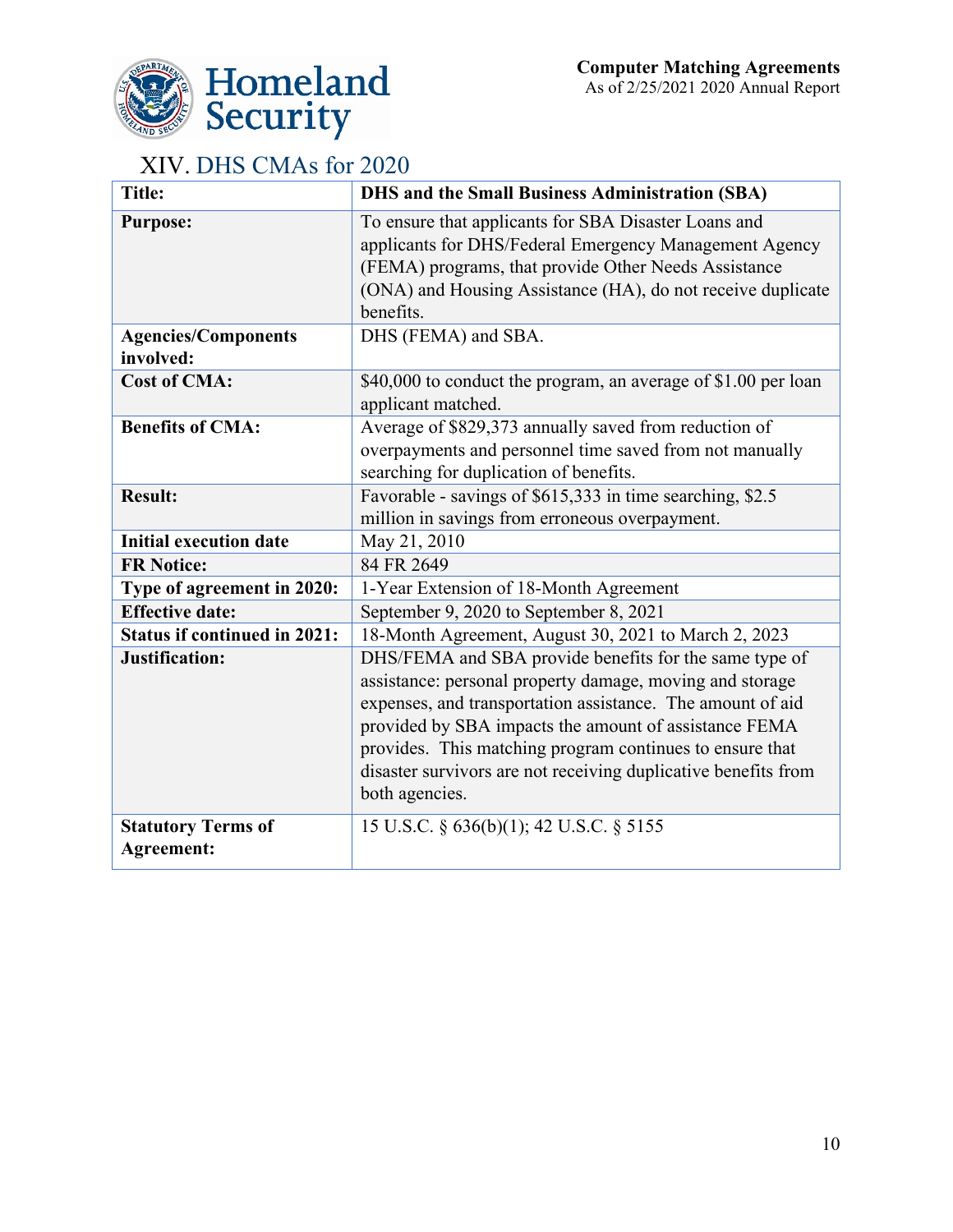



<span id="page-11-0"></span>

| <b>Title:</b>                                  | <b>DHS and the New York Department of Labor (NY-DOL)</b>                                                                                                                                                                                                                |
|------------------------------------------------|-------------------------------------------------------------------------------------------------------------------------------------------------------------------------------------------------------------------------------------------------------------------------|
| <b>Purpose:</b>                                | To determine benefits eligibility for immigrants under<br>Unemployment Compensation (UC) administered by NY-<br>DOL.                                                                                                                                                    |
| <b>Agencies/Components</b><br>involved:        | DHS/U.S. Citizenship and Immigration Services (USCIS) to<br>NY-DOL.                                                                                                                                                                                                     |
| <b>Cost of CMA:</b>                            | Cost \$638,774 to run the program between January 2016 and<br>December 2017.                                                                                                                                                                                            |
| <b>Benefits of CMA:</b>                        | Total of \$1,687,290 saved from 314 claims denied between<br>January 2016 and December 2017.                                                                                                                                                                            |
| <b>Result:</b>                                 | Favorable - savings of over \$1.6 million over a two-year<br>period.                                                                                                                                                                                                    |
| <b>Initial execution date</b>                  | January 16, 2009                                                                                                                                                                                                                                                        |
| <b>FR Notice:</b>                              | 84 FR 22510                                                                                                                                                                                                                                                             |
| Type of agreement in 2020:                     | 1-Year Extension of 18-Month Agreement                                                                                                                                                                                                                                  |
| <b>Effective date:</b>                         | December 29, 2020 to December 28, 2021                                                                                                                                                                                                                                  |
| <b>Status if continued in 2021:</b>            | 18-Month Year Agreement, December 29, 2021 to June 28,<br>2023                                                                                                                                                                                                          |
| Justification:                                 | NY -DOL did not establish a baseline cost per verification<br>prior to SAVE, but notes that in addition to the quantifiable<br>savings, there is a saving realized by deterring unauthorized<br>individuals from filing a claim.                                        |
| <b>Statutory Terms of</b><br><b>Agreement:</b> | Immigration Reform and Control Act § 121; 42 U.S.C. §<br>1320b-7(a); New York Unemployment Insurance Law, Article<br>18, Title 7, § 590; Illegal Immigration Reform and Immigrant<br>Responsibility Act of 1996 (IIRIRA), § 642(c), codified at 8<br>U.S.C $§$ 1373(c). |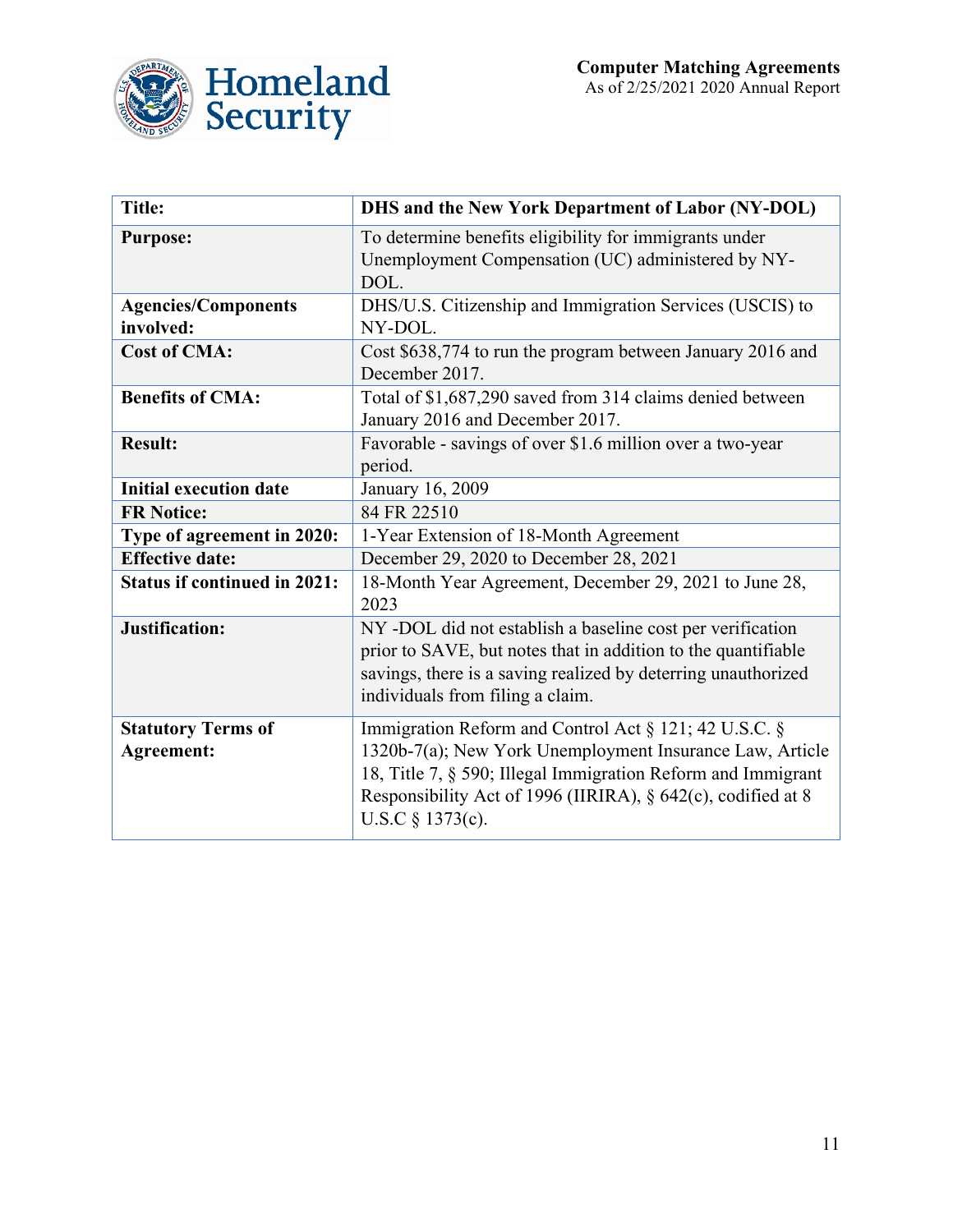

<span id="page-12-0"></span>

| <b>Title:</b>                       | DHS and the United States Department of Housing and<br><b>Urban Development (HUD)</b> |
|-------------------------------------|---------------------------------------------------------------------------------------|
| <b>Purpose:</b>                     | To ensure applicants for disaster assistance do not receive                           |
|                                     | duplicate or erroneous assistance from either agency.                                 |
| <b>Agencies/Components</b>          | DHS/Federal Emergency Management Agency (FEMA) and                                    |
| involved:                           | HUD.                                                                                  |
| <b>Cost of CMA:</b>                 | Administrative costs to FEMA are \$3.6 million, to HUD                                |
|                                     | \$560,000, over 7-year lifecycle period. Annual costs fluctuate                       |
|                                     | with scale of natural disasters.                                                      |
| <b>Benefits of CMA:</b>             | FEMA's savings are \$13 million and HUD's \$94 million over                           |
|                                     | a 7-year period due to reduction of improper payments and                             |
|                                     | efficient distribution of payments.                                                   |
| <b>Result:</b>                      | Favorable                                                                             |
| <b>Initial execution date</b>       | October 14, 2016                                                                      |
| <b>FR Notice:</b>                   | 84 FR 1186                                                                            |
| Type of agreement in 2020:          | 1-Year Extension of 18-Month Agreement                                                |
| <b>Effective date:</b>              | September 14, 2020 to September 13, 2021                                              |
| <b>Status if continued in 2021:</b> | 18-Month Agreement lapsed on September 13, 2021.                                      |
|                                     | FEMA is working with HUD to create a new CMA based on                                 |
|                                     | new business processes and data sharing needs.                                        |
| Justification:                      | The CMA will enable FEMA staff to check for improper                                  |
|                                     | duplication of benefits more quickly than using manual                                |
|                                     | methods. This facilitates faster compensation to homeowners                           |
|                                     | harmed by disasters.                                                                  |
| <b>Statutory Terms of</b>           | Robert T. Stafford Disaster and Emergency Assistance Act, as                          |
| <b>Agreement:</b>                   | amended at 42 U.S.C. $\S$ 5121 et seq. [specifically $\S$ § 5174(i),                  |
|                                     | 5174(f)(2)]; Debt Collection Improvement Act of 1996, 31                              |
|                                     | U.S.C. §§ 3325(d), 7701(c)(1)); 31 U.S.C. § 7701; 6 U.S.C. §§                         |
|                                     | 776-777; Omnibus Appropriations Act of 2009, section 239;                             |
|                                     | HUD Regulations at 24 C.F.R. § 982.35(c).                                             |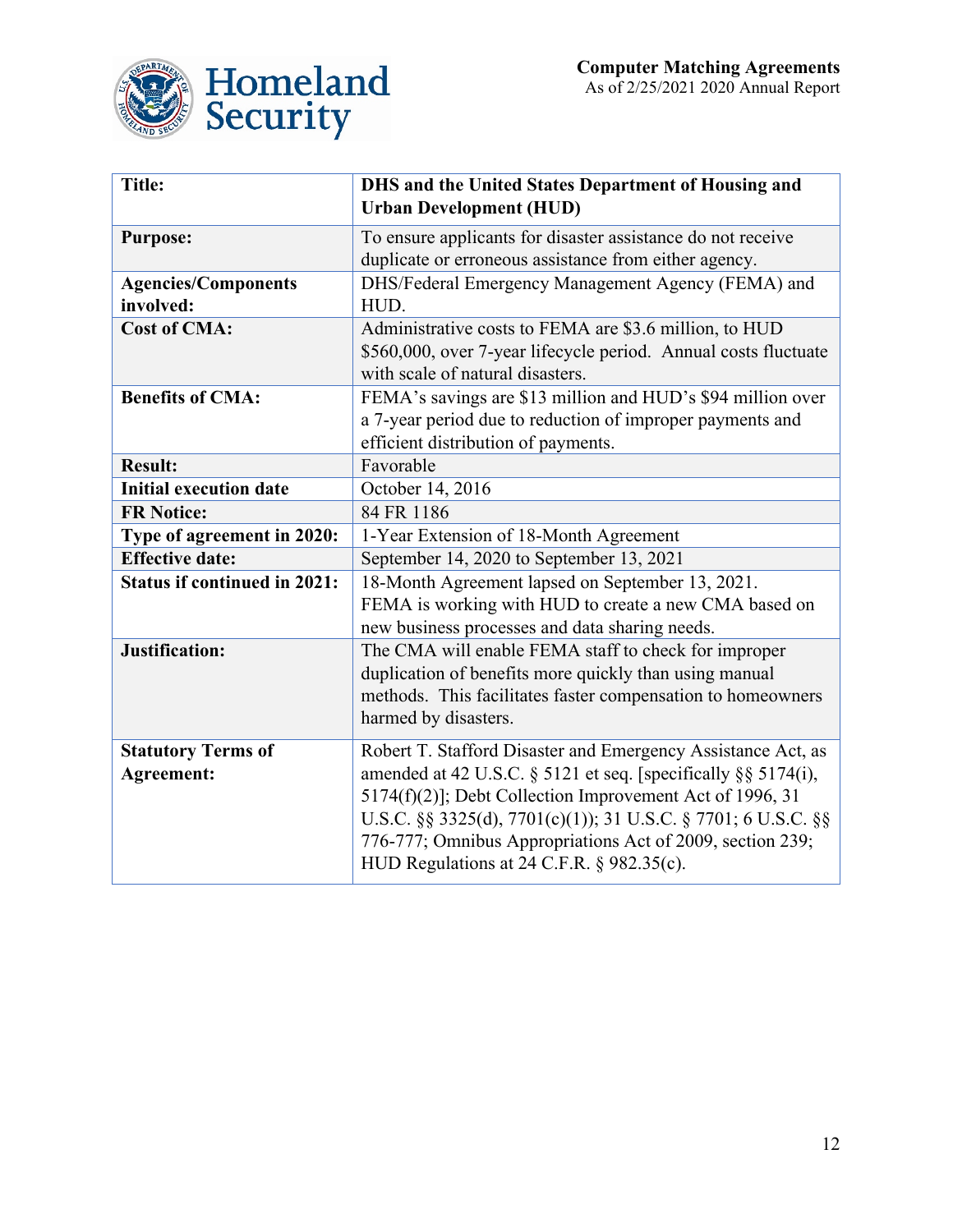

<span id="page-13-0"></span>

| <b>Title:</b>                                  | <b>DHS</b> and the Department of Education (ED)                                                                                                                                                                                                                                                                                                                                                        |
|------------------------------------------------|--------------------------------------------------------------------------------------------------------------------------------------------------------------------------------------------------------------------------------------------------------------------------------------------------------------------------------------------------------------------------------------------------------|
| <b>Purpose:</b>                                | To confirm immigration status of noncitizen applicants and<br>recipients of financial assistance under Title IV of the Higher<br>Education Act of 1965 (HEA).                                                                                                                                                                                                                                          |
| <b>Agencies/Components</b><br>involved:        | DHS/U.S. Citizenship and Immigration Services (USCIS) and<br><b>ED</b>                                                                                                                                                                                                                                                                                                                                 |
| <b>Cost of CMA:</b>                            | \$578,534 costs incurred by ED, USCIS during 2017-18<br>academic year. Academic institutions incurred approximately<br>\$193,279 in additional costs.                                                                                                                                                                                                                                                  |
| <b>Benefits of CMA:</b>                        | Federal government saved approximately \$98.4 million<br>during 2017-18 academic year; academic institutions saved<br>approximately \$5.3 million.                                                                                                                                                                                                                                                     |
| <b>Result:</b>                                 | Favorable--total savings attributable to USCIS data match is<br>over \$103 million.                                                                                                                                                                                                                                                                                                                    |
| <b>Initial execution date</b>                  | March 12, 2010                                                                                                                                                                                                                                                                                                                                                                                         |
| <b>FR Notice:</b>                              | 82 FR 14355; 84 FR 48333                                                                                                                                                                                                                                                                                                                                                                               |
| Type of agreement in 2020:                     | 18-month agreement                                                                                                                                                                                                                                                                                                                                                                                     |
| <b>Effective date:</b>                         | October 21, 2019 to April 20, 2021                                                                                                                                                                                                                                                                                                                                                                     |
| <b>Status if continued in 2021:</b>            | 1-Year Extension from April 21, 2021 to April 20, 2022                                                                                                                                                                                                                                                                                                                                                 |
| Justification:                                 | With total cost of \$771,813 and total benefits of \$103,789,860<br>cost-benefit ratio was $0.0074$ for the $2017 - 2018$ academic<br>year.                                                                                                                                                                                                                                                            |
| <b>Statutory Terms of</b><br><b>Agreement:</b> | Immigration Reform and Control Act of 1986, § 121;<br>Immigration and Nationality Act, as amended, 8 U.S.C. §<br>1103, § 103; Illegal Immigration Reform and Immigrant<br>Responsibility Act of 1996, as amended, 8 U.S.C. § 1373(c);<br>Higher Education Act of 1965, § 484(g), as amended (HEA),<br>20 U.S.C. § 1091(g), consistent with the requirements of §<br>484(a)(5), 20 U.S.C. § 1091(a)(5). |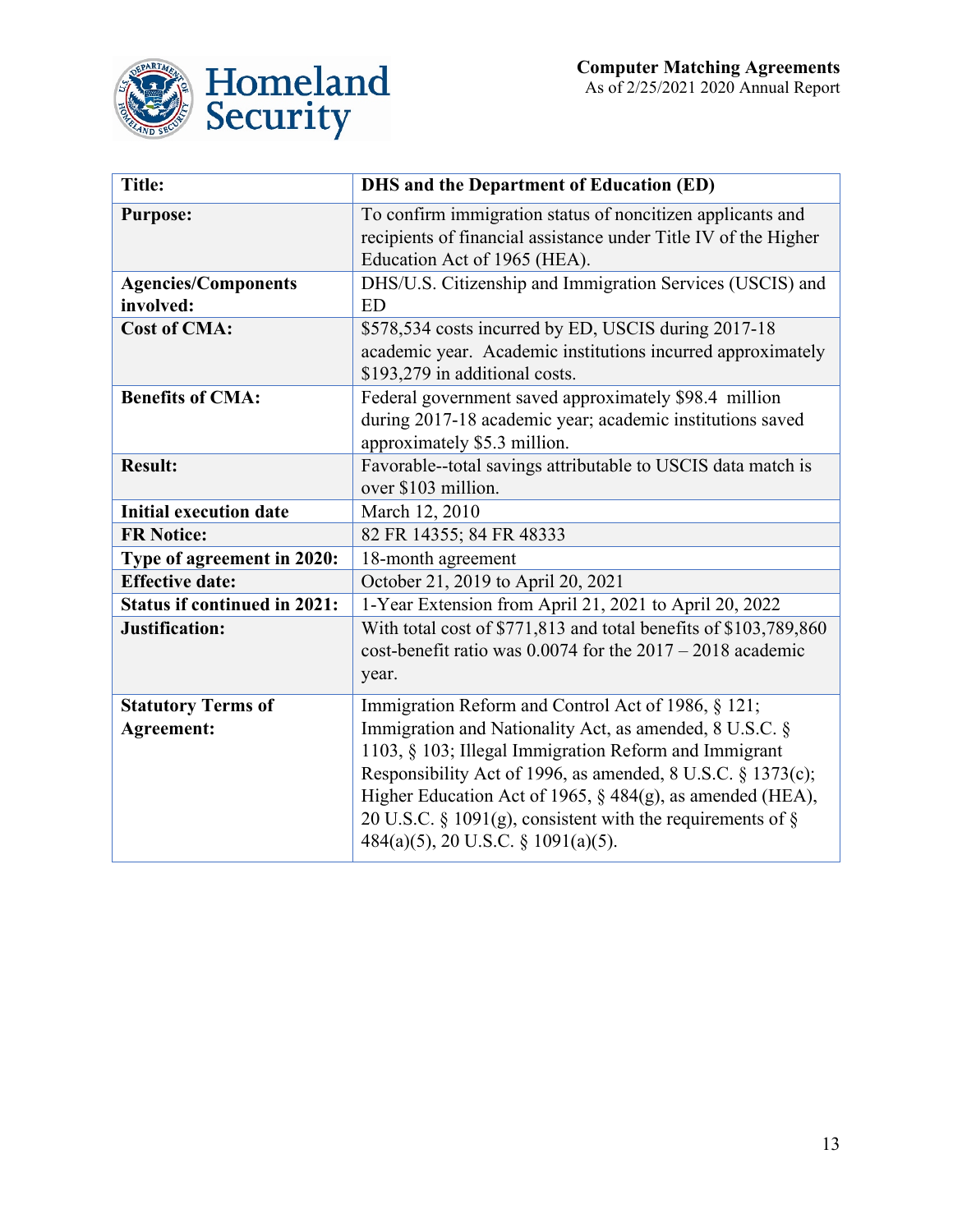

<span id="page-14-0"></span>

| <b>Title:</b>                           | DHS and the New Jersey Department of Labor &<br><b>Workforce Development (NJ-LWD)</b>                                                                                                                                                                                                                           |
|-----------------------------------------|-----------------------------------------------------------------------------------------------------------------------------------------------------------------------------------------------------------------------------------------------------------------------------------------------------------------|
| <b>Purpose:</b>                         | To determine benefits eligibility for immigrants under                                                                                                                                                                                                                                                          |
|                                         | Unemployment Compensation (UC) administered by NJ-<br>LWD.                                                                                                                                                                                                                                                      |
| <b>Agencies/Components</b><br>involved: | DHS/U.S. Citizenship and Immigration Services (USCIS) to<br>NJ-LWD.                                                                                                                                                                                                                                             |
| <b>Cost of CMA:</b>                     | $$12,118$ to run the program in 2017.                                                                                                                                                                                                                                                                           |
| <b>Benefits of CMA:</b>                 | Estimated \$380,475 saved in 2017, identifying 56 individuals                                                                                                                                                                                                                                                   |
|                                         | receiving benefits who were not eligible.                                                                                                                                                                                                                                                                       |
| <b>Result:</b>                          | Favorable: over \$365,000 saved in 2017.                                                                                                                                                                                                                                                                        |
| <b>Initial execution date</b>           | January 16, 2009 (earlier agreement dates from January 2005).                                                                                                                                                                                                                                                   |
| <b>FR Notice:</b>                       | 84 FRN 22511                                                                                                                                                                                                                                                                                                    |
| Type of agreement in 2020:              | One-year extension of the 18-month agreement                                                                                                                                                                                                                                                                    |
| <b>Effective date:</b>                  | December 29, 2020 - December 28, 2021                                                                                                                                                                                                                                                                           |
| <b>Status if continued in 2021:</b>     | 18-Month Agreement, December 29, 2021 to June 28, 2023                                                                                                                                                                                                                                                          |
| Justification:                          | Between 2008 and 2017 the number of ineligible individuals<br>identified per year ranged from 38 to 120, saving anywhere<br>from \$231,192 to \$827,892 annually. The number of<br>ineligible individuals identified has been decreasing over the<br>years, suggesting that the program has a deterrent effect. |
| <b>Statutory Terms of</b><br>Agreement: | Immigration Reform and Control Act § 121; 42 U.S.C. §<br>1320b-7(a); 42 U.S.C. § 1320b-7; New Jersey Statute 43:21-4;<br>Illegal Immigration Reform and Immigrant Responsibility Act<br>of 1996 (IIRIRA), § 642(a), codified at 8 U.S.C § 1373(a).                                                              |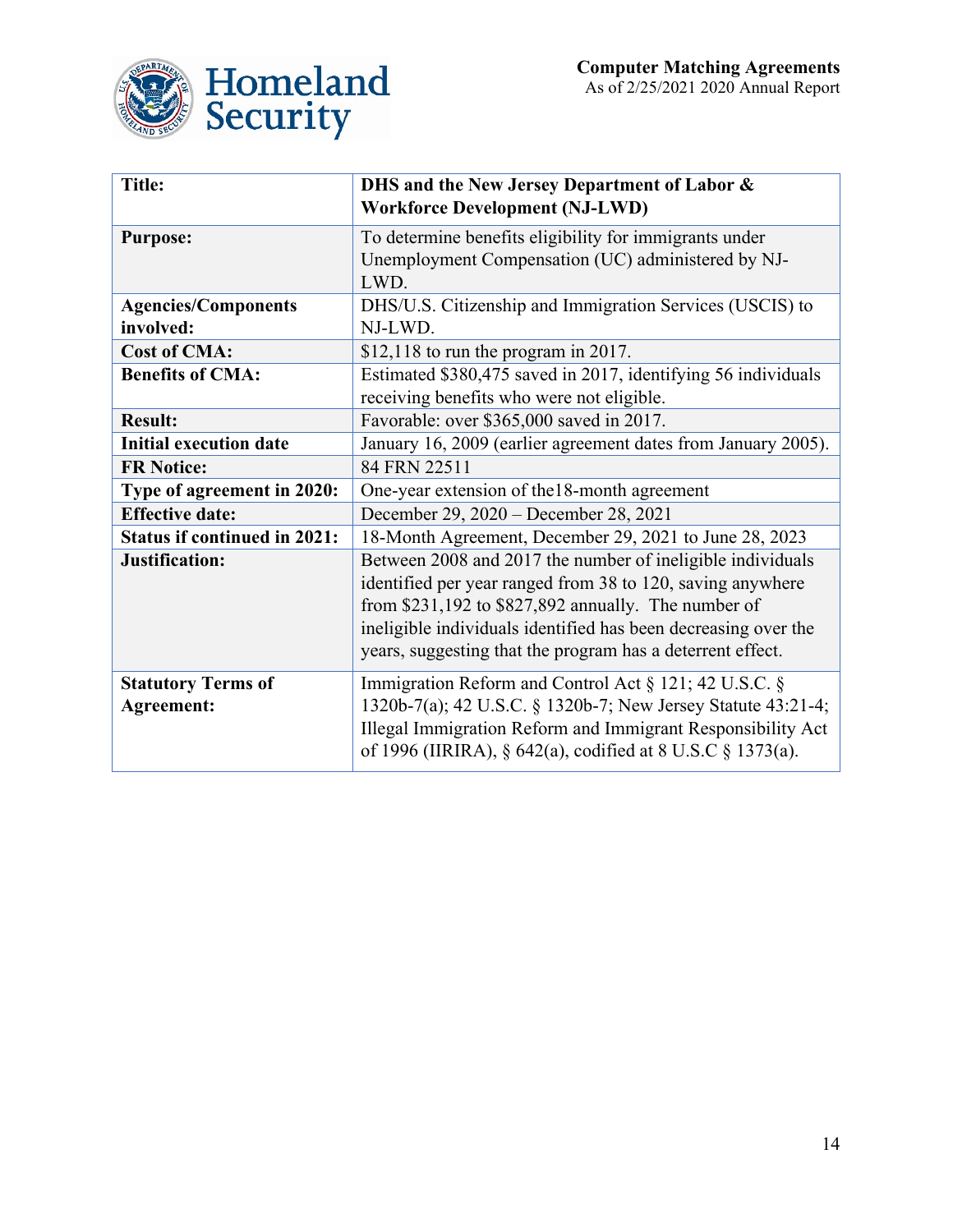

<span id="page-15-0"></span>

| <b>Title:</b>                           | <b>DHS</b> and the Massachusetts Department of<br><b>Unemployment Assistance (MA-DUA)</b>                                                                                                                                            |
|-----------------------------------------|--------------------------------------------------------------------------------------------------------------------------------------------------------------------------------------------------------------------------------------|
| <b>Purpose:</b>                         | To determine benefits eligibility for immigrants under<br>Unemployment Compensation (UC) administered by MA-<br>DUA.                                                                                                                 |
| <b>Agencies/Components</b><br>involved: | DHS/U.S. Citizenship and Immigration Services (USCIS) and<br>MA-DUA.                                                                                                                                                                 |
| <b>Cost of CMA:</b>                     | Cost \$637,051 to run the program from October 2017-<br>September 2018.                                                                                                                                                              |
| <b>Benefits of CMA:</b>                 | \$19.35 million saved from case terminations or recovery of<br>overpayments between October 2017- September 2018.                                                                                                                    |
| <b>Result:</b>                          | Favorable: over \$18.5 million saved over an 18-month period.                                                                                                                                                                        |
| <b>Initial execution date</b>           | January 16, 2009                                                                                                                                                                                                                     |
| <b>FR Notice:</b>                       | 84 FRN 22507                                                                                                                                                                                                                         |
| Type of agreement in 2020:              | One-year extension of 18-month agreement                                                                                                                                                                                             |
| <b>Effective date:</b>                  | December 14, 2020 to December 13, 2021                                                                                                                                                                                               |
| <b>Status if continued in 2021:</b>     | 18-Month Agreement, December 14, 2021 – June 13, 2023                                                                                                                                                                                |
| Justification:                          | From October 2017 to September 2018, 2,205 cases were<br>appropriately terminated, and 397 overpayments were<br>detected. This is on par with past years' success rates.                                                             |
| <b>Statutory Terms of</b><br>Agreement: | Immigration Reform and Control Act § 121; 42 U.S.C. 1320b-<br>$7(a)$ ; Mass. Gen. Laws ch. 151a §25(h); Illegal Immigration<br>Reform and Immigrant Responsibility Act of 1996 (IIRIRA),<br>§ 642(c), codified at 8 U.S.C § 1373(c). |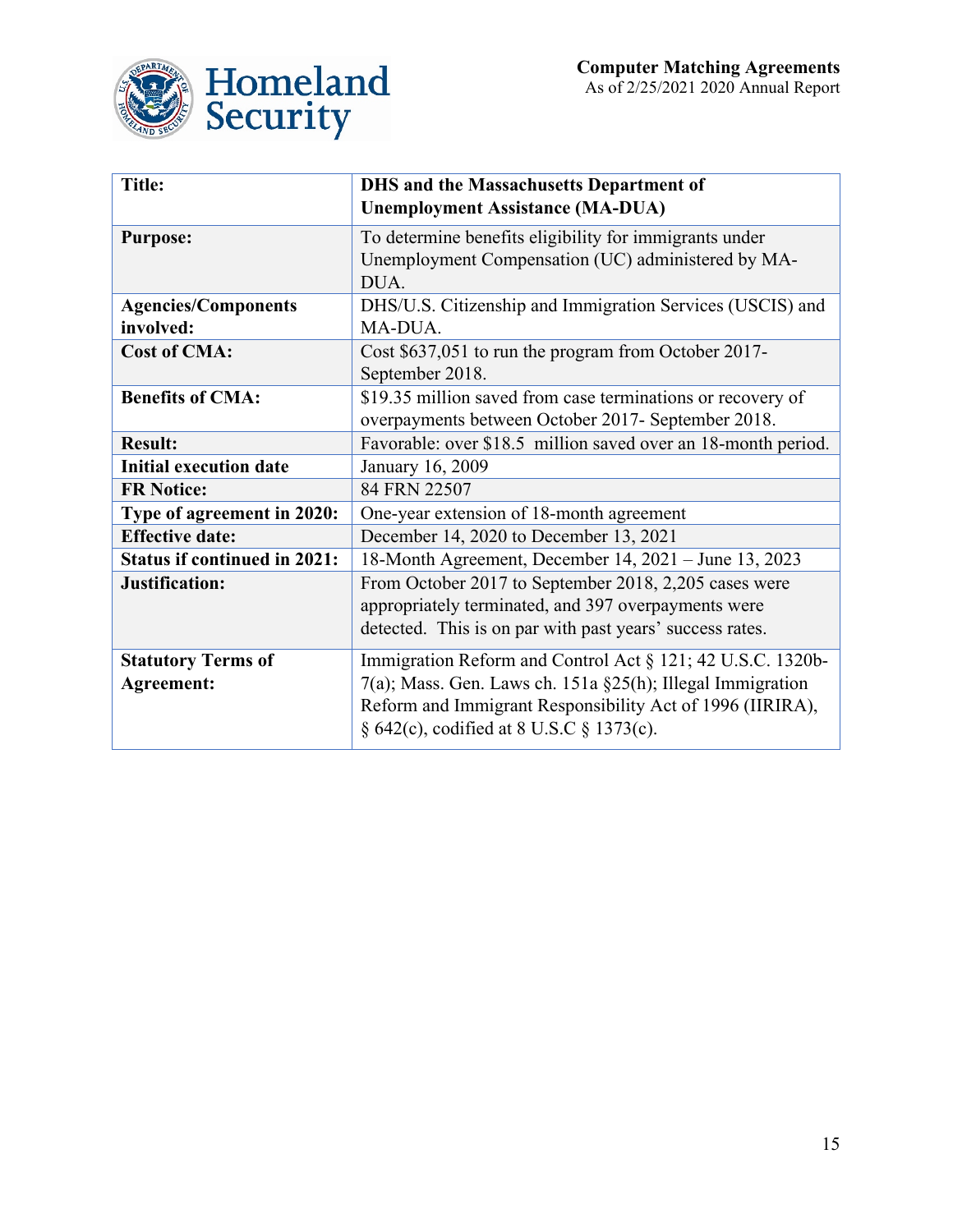

<span id="page-16-0"></span>

| <b>Title:</b>                                  | DHS and the Texas Workforce Commission (TWC)                                                                                                                                                                                  |
|------------------------------------------------|-------------------------------------------------------------------------------------------------------------------------------------------------------------------------------------------------------------------------------|
| <b>Purpose:</b>                                | To determine benefits eligibility for immigrants under<br>Unemployment Compensation (UC) administered by TWC.                                                                                                                 |
| <b>Agencies/Components</b><br>involved:        | DHS/U.S. Citizenship and Immigration Services (USCIS) and<br>TWC.                                                                                                                                                             |
| <b>Cost of CMA:</b>                            | For FY 2018, it cost \$267,589 to run the program.                                                                                                                                                                            |
| <b>Benefits of CMA:</b>                        | For FY 2018, use of the program allowed TWC to avoid<br>$$2,705,712$ in paper processing costs and $$779,448$ in<br>payments to ineligible applicants.                                                                        |
| <b>Result:</b>                                 | Favorable: savings for FY 2018 was \$3.21 million.                                                                                                                                                                            |
| <b>Initial execution date</b>                  | June 8, 2009                                                                                                                                                                                                                  |
| <b>FR Notice:</b>                              | 84 FRN 22507                                                                                                                                                                                                                  |
| Type of agreement in 2020:                     | One-year extension of 18-month agreement                                                                                                                                                                                      |
| <b>Effective date:</b>                         | December 8, 2020 to December 7, 2021                                                                                                                                                                                          |
| <b>Status if continued in 2021:</b>            | 18-month agreement, December 8, 2021 to June 7, 2023                                                                                                                                                                          |
| Justification:                                 | Total estimated savings since the program's inception through<br>FY 2018 is over \$58.3 million; TWC will remain focused on<br>equitable savings and ensuring payments to only those<br>properly entitled to receive them.    |
| <b>Statutory Terms of</b><br><b>Agreement:</b> | Immigration Reform and Control Act § 121; 42 U.S.C. §<br>1320b-7(a); Texas Labor Code § 207.043; Illegal Immigration<br>Reform and Immigrant Responsibility Act of 1996 (IIRIRA),<br>§ 642(c), codified at 8 U.S.C § 1373(c). |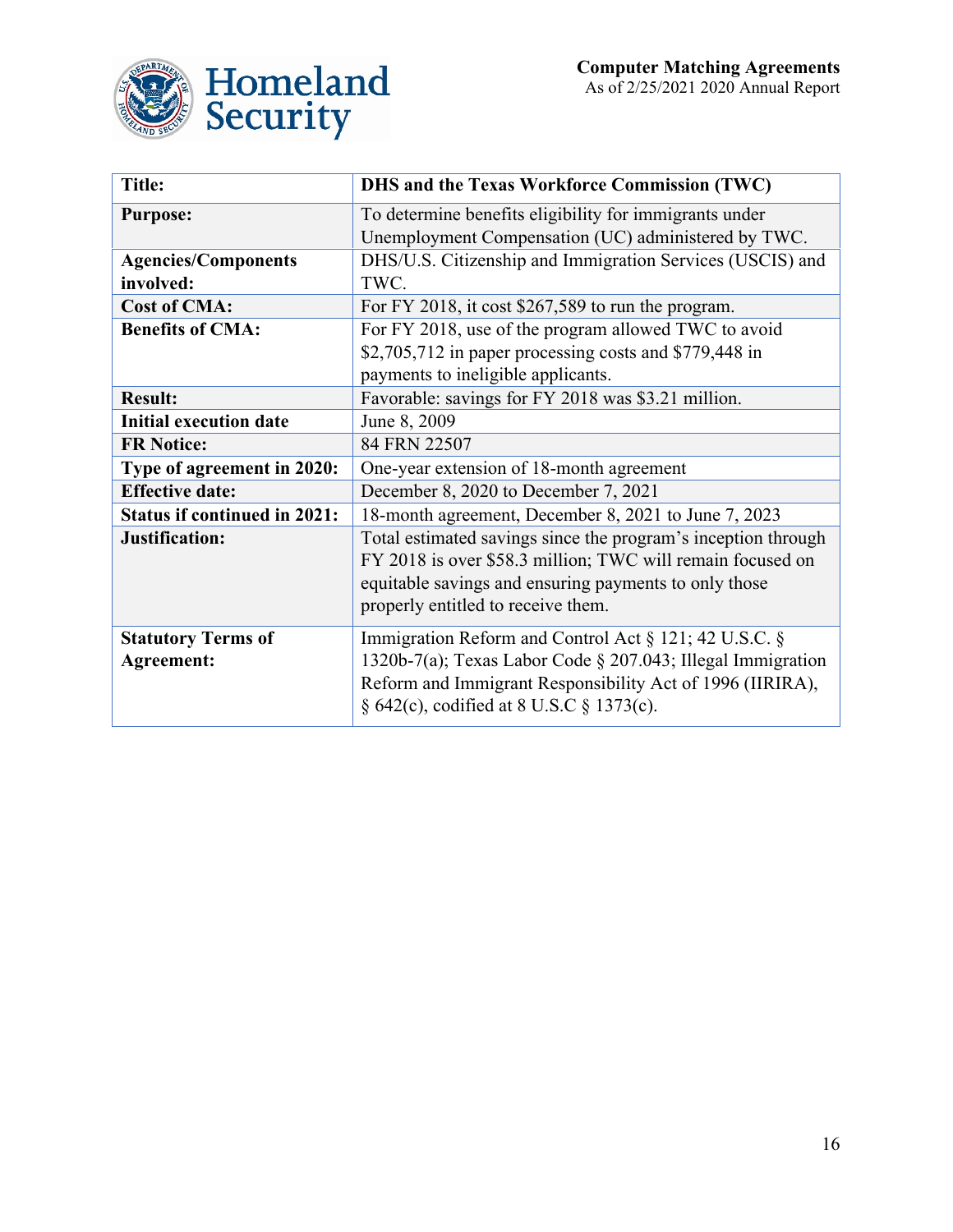

<span id="page-17-0"></span>

| <b>Title:</b>                                  | <b>DHS</b> and the California Department of Health Care<br><b>Services (CA-DHCS)</b>                                                                                                                                                                                                       |
|------------------------------------------------|--------------------------------------------------------------------------------------------------------------------------------------------------------------------------------------------------------------------------------------------------------------------------------------------|
| <b>Purpose:</b>                                | To determine benefits eligibility for immigrants under<br>Medicaid Programs administered by CA-DHCS.                                                                                                                                                                                       |
| <b>Agencies/Components</b><br>involved:        | DHS/ U.S. Citizenship and Immigration Services (USCIS) and<br>CA-DHCS.                                                                                                                                                                                                                     |
| <b>Cost of CMA:</b>                            | Between \$6.3 and \$7 million annually to run the program.                                                                                                                                                                                                                                 |
| <b>Benefits of CMA:</b>                        | 138,275 unverified results per year, resulted in over \$414<br>million saved annually.                                                                                                                                                                                                     |
| <b>Result:</b>                                 | Favorable - estimated savings of over \$414 million annually.                                                                                                                                                                                                                              |
| <b>Initial execution date</b>                  | June 18, 2009                                                                                                                                                                                                                                                                              |
| <b>FR Notice:</b>                              | 84 FRN 22508                                                                                                                                                                                                                                                                               |
| Type of agreement in 2020:                     | One-year extension of 18-month agreement                                                                                                                                                                                                                                                   |
| <b>Effective date:</b>                         | December 8, 2020 to December 7, 2021                                                                                                                                                                                                                                                       |
| <b>Status if continued in 2021:</b>            | 18-month agreement, December 8, 2021 to June 7, 2023                                                                                                                                                                                                                                       |
| Justification:                                 | Available alternatives to the use of this computer-matching<br>program for verifying immigration status would impose a<br>much greater administrative and processing burden, would<br>result in higher annual administrative costs, and would<br>protract the average query response time. |
| <b>Statutory Terms of</b><br><b>Agreement:</b> | Immigration Reform and Control Act § 121; 42 U.S.C. §<br>1320b-7(a); Illegal Immigration Reform and Immigrant<br>Responsibility Act of 1996 (IIRIRA), § 642(c), codified at 8<br>U.S.C § 1373(c); California Welfare and Institutions Code §§<br>11104.1, 14007.5, 14011.2.                |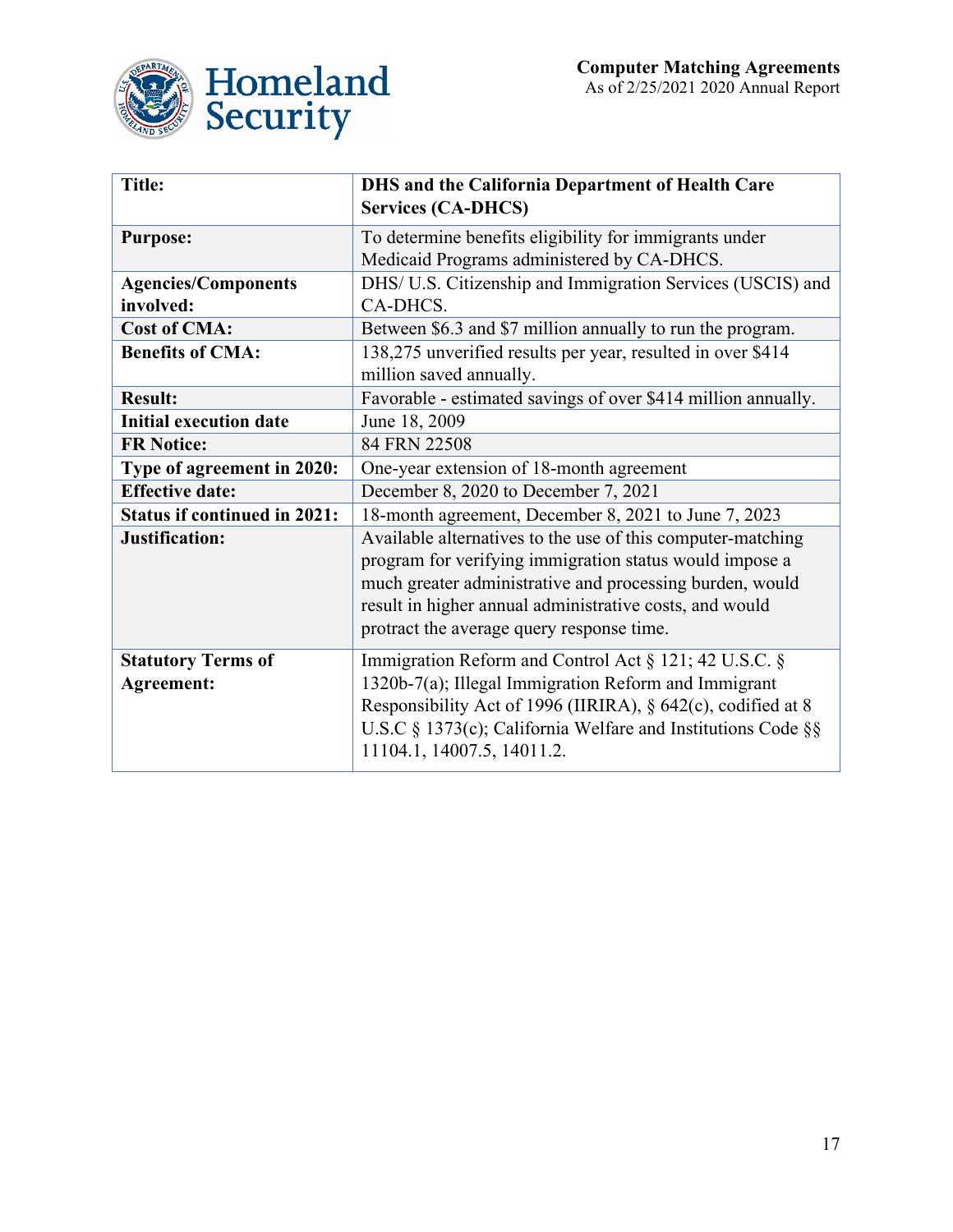

<span id="page-18-0"></span>

| <b>Title:</b>                       | <b>DHS and the California Department of Social Services</b><br>$(CA-DSS)$ |
|-------------------------------------|---------------------------------------------------------------------------|
|                                     |                                                                           |
| <b>Purpose:</b>                     | To determine benefits eligibility for immigrants under                    |
|                                     | Temporary Assistance to Needy Families (TANF) and                         |
|                                     | Supplemental Nutrition Assistance Program (SNAP)                          |
|                                     | administered by CA-DSS.                                                   |
| <b>Agencies/Components</b>          | DHS/U.S. Citizenship and Immigration Services (USCIS) and                 |
| involved:                           | CA-DSS.                                                                   |
| <b>Cost of CMA:</b>                 | \$567,003 for administrative costs and program costs.                     |
| <b>Benefits of CMA:</b>             | Estimated savings of \$20.6 million through program-                      |
|                                     | facilitation of proper reductions, denials, and discontinuances           |
|                                     | of benefits; avoids \$2 cost for each request submitted                   |
|                                     | manually.                                                                 |
| <b>Result:</b>                      | Favorable - estimated savings of over \$20.9 million during the           |
|                                     | lifespan of program.                                                      |
| <b>Initial execution date</b>       | May 10, 2013                                                              |
| <b>FR Notice:</b>                   | 85 FR 78346                                                               |
| Type of agreement in 2020:          | One-year agreement, January 28, 2020 to January 27, 2021                  |
| <b>Effective date:</b>              | Published in FR on Jan 4, 2021                                            |
| <b>Status if continued in 2021:</b> | 18-Month Agreement, January 28, 2021 to July 27, 2022                     |
| Justification:                      | Total savings of \$20,071,766.                                            |
| <b>Statutory Terms of</b>           | Immigration Reform and Control Act § 121; 42 U.S.C. §                     |
| <b>Agreement:</b>                   | 1320b-7(a); 42 U.S.C. § 1320b-7(a); Personal Responsibility               |
|                                     | and Work Reconciliation Act of 1996 § 840; Illegal                        |
|                                     | Immigration Reform and Immigrant Responsibility Act of                    |
|                                     | 1996 (IIRIRA), § 642(c), codified at 8 U.S.C § 1373(c);                   |
|                                     | Section 213A of the Immigration and Nationality Act (8)                   |
|                                     | U.S.C. §§ 1183a and 1631); California Welfare and                         |
|                                     | Institutions Code §§ 11104.1, 14007.5, 14011.2.                           |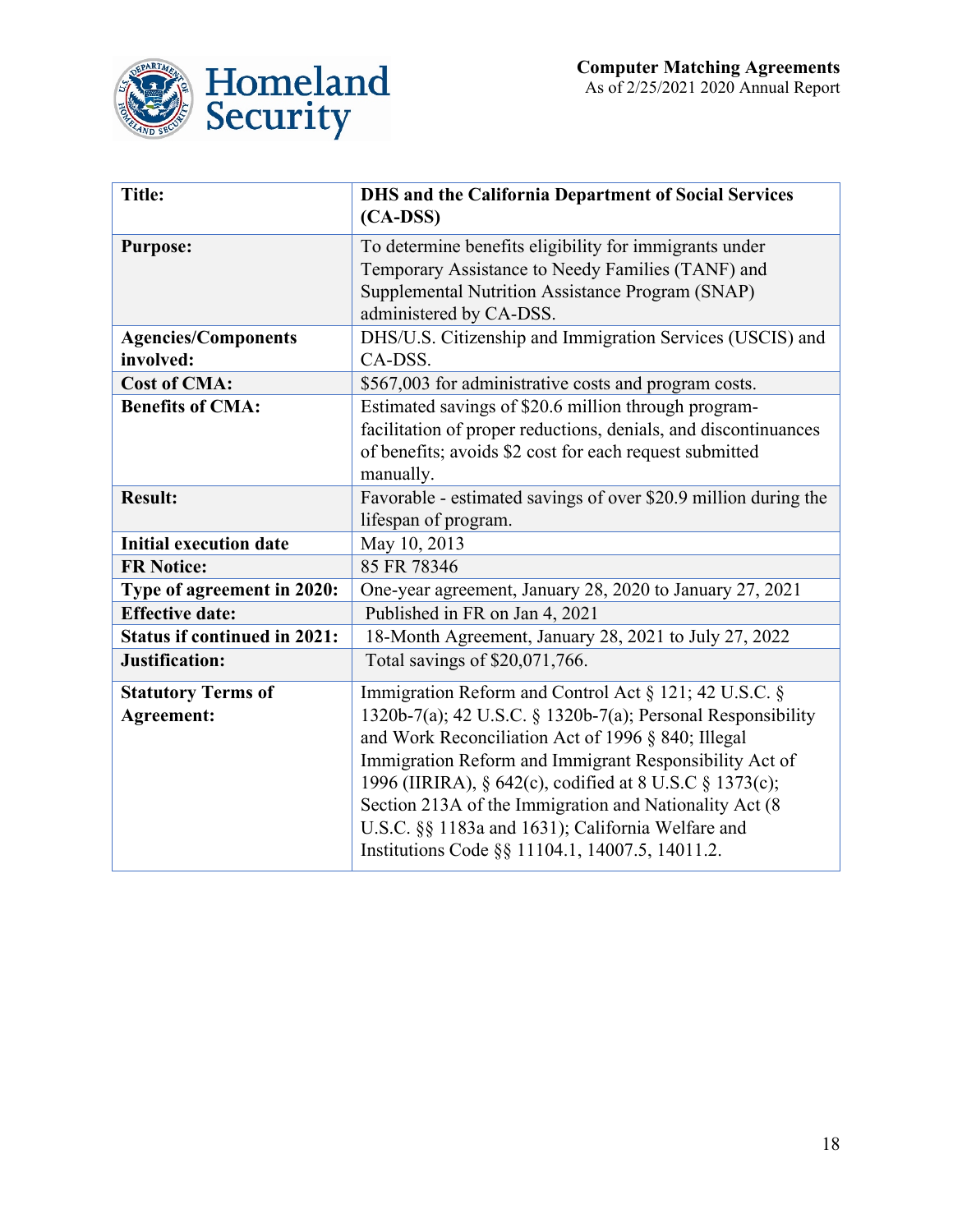

<span id="page-19-0"></span>

| <b>Title:</b>                       | <b>DHS and the Centers for Medicare and Medicaid Services</b><br>(CMS)      |
|-------------------------------------|-----------------------------------------------------------------------------|
| <b>Purpose:</b>                     | To determine eligibility for Medicare and Medicaid for                      |
|                                     | applications, renewals, annual or periodic redeterminations<br>and appeals. |
| <b>Agencies/Components</b>          | DHS/U.S. Citizenship and Immigration Services (USCIS) to                    |
| involved:                           | CMS, Health and Human Services (HHS).                                       |
| <b>Cost of CMA:</b>                 | Costs to CMS of maintaining Federal Data Services Hub are                   |
|                                     | \$30.5 million per year plus about \$9.28 million per year                  |
|                                     | reimbursement to other federal agencies for verification                    |
|                                     | queries (almost \$4 million to USCIS/SAVE).                                 |
| <b>Benefits of CMA:</b>             | 72 percent of Affordable Care Act (ACA) applicants whose                    |
|                                     | eligibility is determined through CMS matching programs                     |
|                                     | receive benefits totaling \$45.378 billion per year.                        |
| <b>Result:</b>                      | Favorable - benefit to public is over \$45 billion annually.                |
| <b>Initial execution date</b>       | August 15, 2013                                                             |
| <b>FR Notice:</b>                   | 83 FR 47620                                                                 |
| Type of agreement in 2020:          | One-year extension of 18-month agreement                                    |
| <b>Effective date:</b>              | April 20, 2020 - April 19, 2021                                             |
| <b>Status if continued in 2021:</b> | 18-month agreement, April 20, 2021 to October 19, 2022                      |
| Justification:                      | This electronic verification is mandated by ACA.                            |
| <b>Statutory Terms of</b>           | Patient Protection and Affordable Care Act, codified at 42                  |
| Agreement:                          | U.S.C. § 18001 et seq. (2010), §§ 1311(d)(4)(H), 1312(f)(3),                |
|                                     | 1331(e), 1411, 1413, 2201, 2501(c); Social Security Act, §§                 |
|                                     | 1137(d), 1902(a)(46)(B), and 1903(x), 2501(c), 1943(b);                     |
|                                     | Personal Responsibility and Work Opportunity Reconciliation                 |
|                                     | Act of 1996 (PRWORA), §§ 401, 402, 403, 421, and 431;                       |
|                                     | Children's Health Insurance Program Reauthorization Act of<br>2009          |